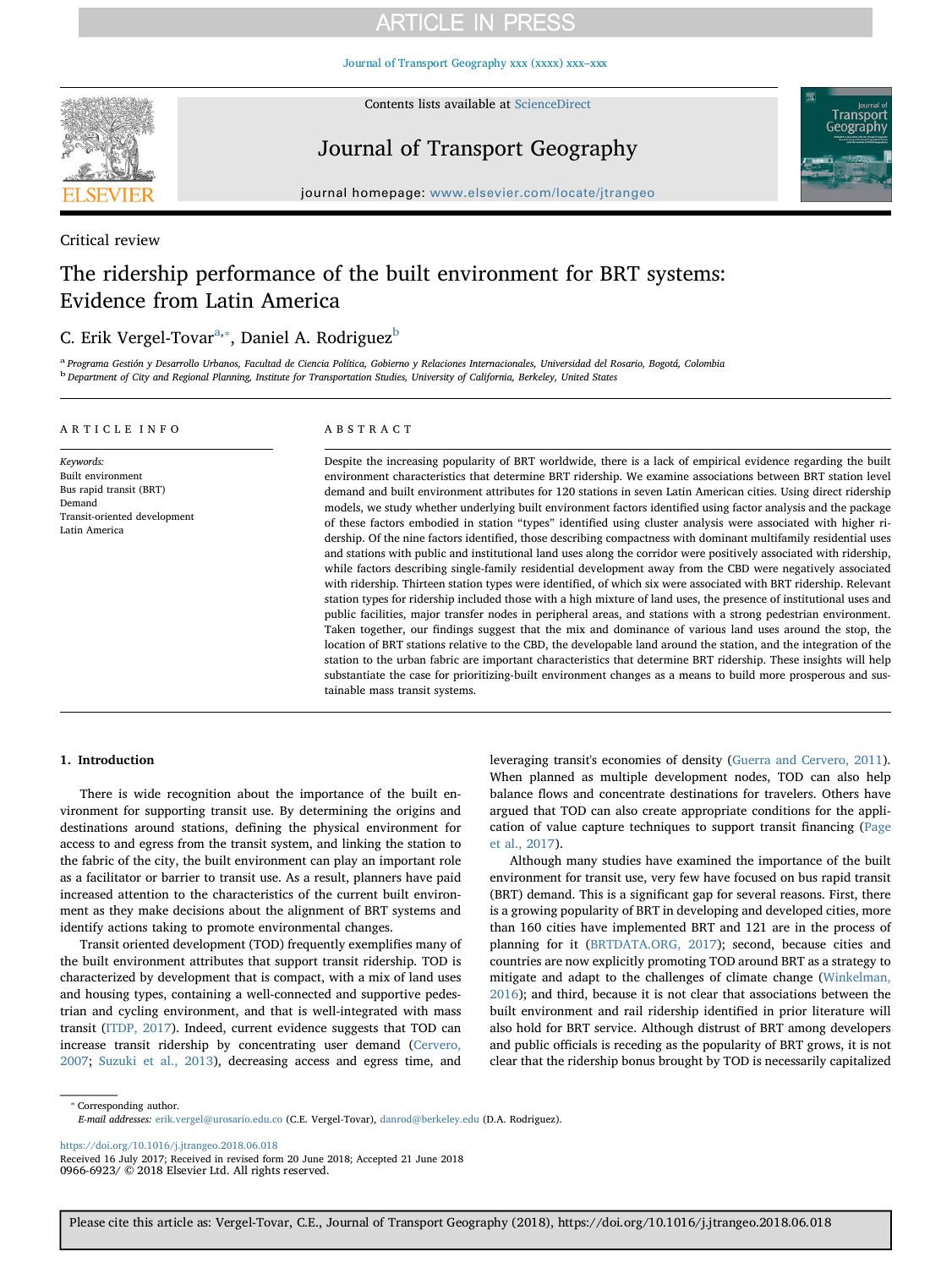### in BRT systems.

In this paper, we study associations between the built environment and BRT ridership in seven Latin American cities. We focus on examining ridership impacts of salient aspects of the built environment identified in prior research focused around rail systems, as well their "packaged" combination under different types of stations. This information can be used by planners, firms, and decision-makers to plan for future transit systems, modify the areas around existing stations, promote compact urban forms, and encourage non-motorized travel around BRT stations.

In the next section we begin by reviewing the extant literature to inform our main questions. Then, we present our methodology, describing study areas, data collection, and analytic strategy. Next, we present results and put them into the context of the broader body of related research. Finally, we conclude and explore the implications for planners, engineers, and policy-makers.

### 2. Review of the literature

A prevailing framework to examine the built environment relies on identifying a set of underlying dimensions that characterize the physical environment. [Cervero and Kockelman \(1997\)](#page-12-7) initially suggested the density, diversity, and design of the environment, with Lee and Moudon underscoring the importance of the quality of routes [\(Lee and](#page-12-8) [Moudon, 2006\)](#page-12-8). In the context of transit demand, destination accessi-bility and distance to transit have been shown as relevant ([Cervero,](#page-12-1) [2007;](#page-12-1) [Ewing and Cervero, 2010](#page-12-9)) while others have suggested consideration of demographic and housing characteristics ([Atkinson-](#page-12-10)[Palombo and Kuby, 2011](#page-12-10); [ITDP, 2017](#page-12-0)) [\(Lund et al., 2004\)](#page-12-11) and parking ([Chatman, 2013](#page-12-12); [Manville, 2017;](#page-12-13) [Marsden, 2006\)](#page-12-14).

The empirical evidence persuasively suggests that density plays an important role in explaining rail ridership. Density conveys not only the concentration of population at stations, but also the concentration of employment and destinations. For example, density has been positively associated with heavy rail use in Taiwan, ([Lin and Shin, 2008](#page-12-15)), New York City ([Loo et al., 2010](#page-12-16)), Seoul ([Choi et al., 2012](#page-12-17); [Jun et al., 2015](#page-12-18); [Sung and Oh, 2011\)](#page-12-19), Montreal [\(Chan and Miranda-Moreno, 2013](#page-12-20)), and Nanjing [\(Zhao et al., 2013\)](#page-12-21). Several other studies have found positive associations between population density and light rail-transit (LRT) ridership ([Cervero, 2006](#page-12-22); [Kuby et al., 2004;](#page-12-23) [Lane et al., 2006;](#page-12-24) [Parsons](#page-12-25) Brinckerhoff [Quade, and Douglas, Cervero, Howard/Stein-Hudson](#page-12-25) [Associates, and Zupan, 1996](#page-12-25)).

For BRT, only three studies have examined density and ridership. Based on a sample of 69 BRT stations in Los Angeles (USA), positive associations between population density and BRT ridership were identified [\(Cervero et al., 2009\)](#page-12-26). A similar model examining built environment attributes around a sample of 51 BRT stations in Mexico City found a positive association, but density was only measured with three categories (low, medium and high) due to the absence of more accurate data ([Duduta, 2013](#page-12-27)). At the city-level, [Cervero and Dai \(2014\)](#page-12-28) conducted a city-level ecological analysis of city density and transit ridership for 119 cities, finding an elasticity of demand with respect to population density of 0.39.

Results for land use are slightly less consistent than for density. For heavy rail, positive associations between land use mix and ridership have been found for Montreal, Nanjing, and Seoul, but negative associations were found for Hong Kong [\(Loo et al., 2010](#page-12-16)). Development characteristics around Hong Kong's rail system, focused mostly around land use, may explain this result ([Cervero and Murakami, 2009\)](#page-12-29). Another study examining 67 LRT stations found positive associations between residential and retail uses with ridership as well as between the presence of facilities such as schools and hotels with ridership levels ([Foletta et al., 2013](#page-12-30)). We could not identify any studies examining the association between land use mix and BRT ridership.

Other dimensions of the built environment around stops such as street design and connectivity, parking, and housing mix have been less

### C.E. Vergel-Tovar, D.A. Rodriguez *Journal of Transport Geography xxx (xxxx) xxx–xxx*

studied relative to transit demand. Design aspects of the built environment arguably have been the hardest to measure and the most inconsistently associated with traveler behavior. At the individual level, [Fan \(2007\)](#page-12-31) found that daily transit use increased with higher street connectivity, and other studies have identified associations between connectivity and transit mode choice. For BRT, Estupinan and Rodriguez did not find a statistically significant association between demand and street connectivity around the 62 BRT stops in Bogota. However, they did find that the pedestrian environment was positively associated with BRT demand. Other studies have found similar associations for BRT [\(Jiang et al., 2012](#page-12-32)) and bus systems [\(Ryan and Frank,](#page-12-33) [2009\)](#page-12-33), although effect size tends to be small.

In contrast to attempts to disentangle the unique contribution of particular built environment attributes, few studies have examined associations between the package characteristics and transit stop ridership. This is surprising given the potentially synergistic effects among TOD features. For example, street connectivity, a pedestrian friendly environment, and a high mixture of land uses are likely to have a greater impact on ridership when population density is high. Evidence from California, Washington DC, and Portland suggests that TOD residents are much more likely to use public transportation than non-TOD residents ([Cervero, 2007](#page-12-1); [Cervero, 1994](#page-12-34); [Dill, 2008\)](#page-12-35) although travel patterns vary significantly between weekdays and weekends [\(Lin and](#page-12-15) [Shin, 2008](#page-12-15)).

Taken together, the literature on transit use and the built environment has mainly focused on rail-based transit systems, with very few studies conducted for BRT. Population density, land use mix, and the pedestrian environment, all attributes related to TOD, have emerged as important predictors of transit demand. Whether associations identified for rail systems are also relevant for BRT remains to be examined. Furthermore, the scant evidence examining TOD and transit ridership suggests that it is possible that a richer set of built environment attributes will moderate these associations. Thus, in the next section we present the methods used to examine associations between the built environment and BRT ridership in a sample of stations in seven Latin American cities. Consistent with the literature reviewed, we focus on salient features as summarized by underlying dimensions that characterize the built environment as well as their joint contribution within station types.

### 3. Methodology

### 3.1. Study areas

We examined 120 BRT stations in seven cities (Bogota, n = 31; Sao Paulo, n=12; Curitiba, n=16; Goiania, n=11; Ciudad de Guatemala,  $n=9$ ; Quito  $n=30$ ; and Guayaquil,  $n=11$ ) representing four Latin American countries (Colombia, Brazil, Guatemala and Ecuador). The emphasis on Latin America is the result of the early and eager adoption of BRT in this area of the world. Cities were selected according to the following criteria: i) the BRT systems have been under operation for ten or more years; ii) the BRT infrastructure includes segregated bus lanes, high-quality stations, and off-vehicle fare collection; and, iii) the BRT ridership levels of these systems are higher than 200,000 passengers per day. Together, these cities represent 14% of world BRT ridership ([BRTDATA.ORG, 2017](#page-12-5)).

### 3.2. Data collection and management

We identified a non-random sample of stations in each BRT system in consultation with local transportation and city planners to ensure that the stops were generally representative of other stops in the city's BRT system (i.e., not too unique) and that they had sufficient secondary built environment data available to support the analysis. Outcome data for the study consist of BRT station boardings provided by local authorities or identified in published documents. For Sao Paulo ridership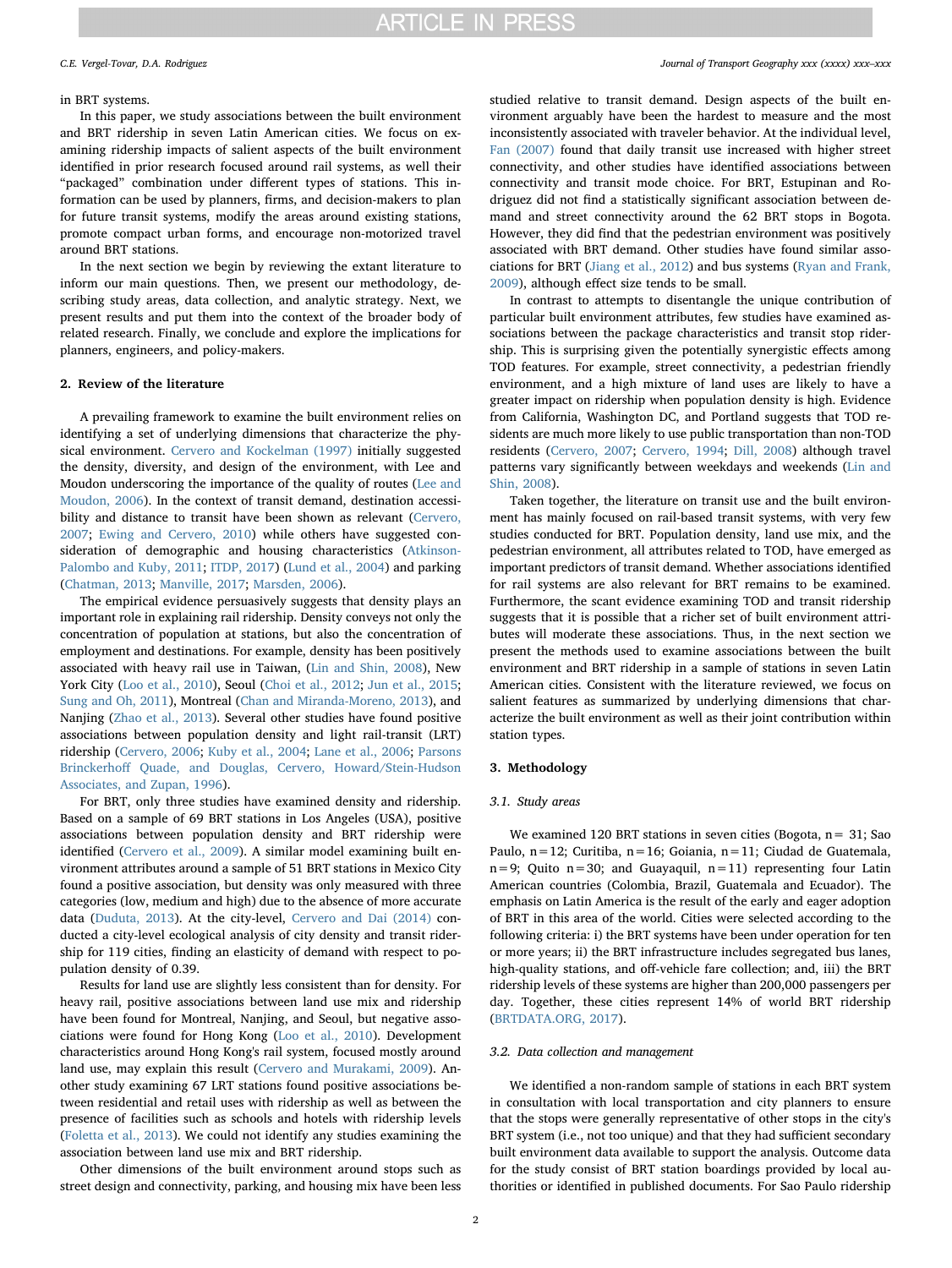## <span id="page-2-0"></span>Table 1

Built environment variables collected, definition, and scale of data collection.

| Variable                                              | Definition                                                                                                                    | Level at which data was<br>collected |
|-------------------------------------------------------|-------------------------------------------------------------------------------------------------------------------------------|--------------------------------------|
| Population                                            |                                                                                                                               |                                      |
| Population density                                    | Population by station area (persons/hectares)                                                                                 | Station                              |
| Portal                                                | $1 = BRT$ terminal; $0 =$ non-terminal                                                                                        | Station                              |
| Density                                               |                                                                                                                               |                                      |
| Building heights                                      |                                                                                                                               |                                      |
| No buildings                                          | Proportion of segment with no buildings<br>Proportion of segments with building heights $\sim 1$ story                        | Segment<br>Segment                   |
| Single story<br>Low-rise                              | Proportion of segments with building heights $\sim$ 2 to 3 stories                                                            | Segment                              |
| Low-Medium-rise                                       | Proportion of segments with building heights $\sim$ 4 to 5 stories                                                            | Segment                              |
| Medium-rise                                           | Proportion of segments with building heights $\sim$ 5 to 10 stories                                                           | Segment                              |
| High rise                                             | Proportion of segments with high-rise developments                                                                            | Segment                              |
| Built-up density                                      |                                                                                                                               |                                      |
| Low built-up density                                  | Proportion of segments with low density development                                                                           | Segment                              |
| Medium built-up density                               | Proportion of segments with medium density development                                                                        | Segment                              |
| High built-up density                                 | Proportion of segments with high density development                                                                          | Segment                              |
| Development level                                     |                                                                                                                               |                                      |
| Low development level                                 | Proportion of segments with limited development, considerable vacant land                                                     | Segment                              |
| Medium development level                              | Proportion of segments with some development and some vacant land                                                             | Segment                              |
| High development level                                | Proportion of segments highly developed; no undeveloped land                                                                  | Segment                              |
| Diversity                                             |                                                                                                                               |                                      |
| Land uses                                             |                                                                                                                               |                                      |
| Institutional                                         | Proportion of segments with institutional uses                                                                                | Segment                              |
| Industrial                                            | Proportion of segments with industrial uses                                                                                   | Segment                              |
| Exclusively commercial                                | Proportion of segments with commercial land uses                                                                              | Segment                              |
| Mixed commercial                                      | Proportion of segments with commercial and other land uses                                                                    | Segment                              |
| Residential single family (attached)                  | Proportion of segments with residential single uses                                                                           | Segment                              |
| Residential multifamily                               | Proportion of segments with residential multifamily uses                                                                      | Segment                              |
| Mixed: Industrial-commercial                          | Proportion of segments with industrial-commercial uses                                                                        | Segment                              |
| Mixed: commercial residential                         | Proportion of segments with commercial residential                                                                            | Segment                              |
| Vacant<br>Open Green Area                             | Proportion of segments with vacant uses<br>Proportion of segments with undeveloped open green spaces                          | Segment<br>Segment                   |
|                                                       |                                                                                                                               |                                      |
| Land use mix variables                                |                                                                                                                               |                                      |
| Land use index                                        | $#$ of land uses in station $(1-10)$                                                                                          | Segment                              |
| BRT-oriented land uses<br>Other land uses             | Density of commercial, residential, and institutional uses<br>Density of industrial, industrial & commercial, and vacant uses | Segment<br>Segment                   |
| Entropy                                               | Evenness in the distribution of commercial, residential and institutional land uses                                           | Segment                              |
|                                                       |                                                                                                                               |                                      |
| Design                                                |                                                                                                                               | Station                              |
| Street density<br>Number of blocks                    | # of segments within station area<br># of blocks within total station area                                                    | Block                                |
| Number of two-lane street segments                    | # of segments with 2 lanes within station area                                                                                | Segment                              |
| Number of three-lane street segments                  | # of segments with 3 lanes within station area                                                                                | Segment                              |
| Vacant land along BRT corridor                        | % of segments with vacant land on BRT corridor                                                                                | Segment                              |
| Average street segment distance to station            | Average distance of street segment centroid to BRT station                                                                    | Station                              |
| Average street segment length                         | Average segment length within station area                                                                                    | Station                              |
| Segments on BRT corridor                              | # of street segments facing the BRT right of way within station area                                                          | Station                              |
| Access to destinations                                |                                                                                                                               |                                      |
| Centrality                                            | Distance to the CBD (Km)                                                                                                      | Station                              |
| Parking                                               |                                                                                                                               |                                      |
| On-street parking                                     | Proportion of segments with parking on street                                                                                 | Segment                              |
| Off-street parking                                    | Proportion of segments with buildings/structure entirely or partially offering off-street parking                             | Segment                              |
| Commercial and parking uses                           | Proportion of segments with commercial and parking uses together                                                              | Segment                              |
| Off-street parking on vacant parcel                   | Proportion of segments with vacant parcels with undeveloped lots devoted to off street parking                                |                                      |
| NMT infrastructure                                    |                                                                                                                               |                                      |
| Density of green areas                                | Density of parks, squares, pocket squares, green areas, boulevards within station area                                        | Block                                |
| Pedestrian segments density                           | Density of pedestrian segments within station area                                                                            | Station                              |
| <b>NMT</b> friendliness                               | Density of parks, squares, pocket squares, boulevards, pedestrian segments, pedestrian bridges,                               | Block                                |
|                                                       | bike-paths within station area<br>Average size of blocks within the buffer area in square meters within station area          |                                      |
| Average block size<br>Park density                    | Density of # parks, squares, pocket squares within station area                                                               | Block<br>Block                       |
|                                                       |                                                                                                                               |                                      |
| Socioeconomic characteristics and building conditions |                                                                                                                               |                                      |
| Affordable housing                                    | Proportion of segments with affordable housing                                                                                | Segment                              |
| Informal settlements<br>High urban decay              | Proportion of segments with informal settlements<br>Proportion of segments with high decay of the urban fabric                | Segment<br>Segment                   |
| Medium urban decay                                    | Proportion of segments with moderate decay of the urban fabric                                                                | Segment                              |
| Low urban decay                                       | Proportion of segments with low decay of the urban fabric                                                                     | Segment                              |
|                                                       |                                                                                                                               |                                      |
| Facilities and public space<br>Public uses index      | Index of seven (schools, hospitals, temples, libraries, market squares, sports, recreational) public                          | Block                                |
|                                                       | uses within station area                                                                                                      |                                      |

(continued on next page)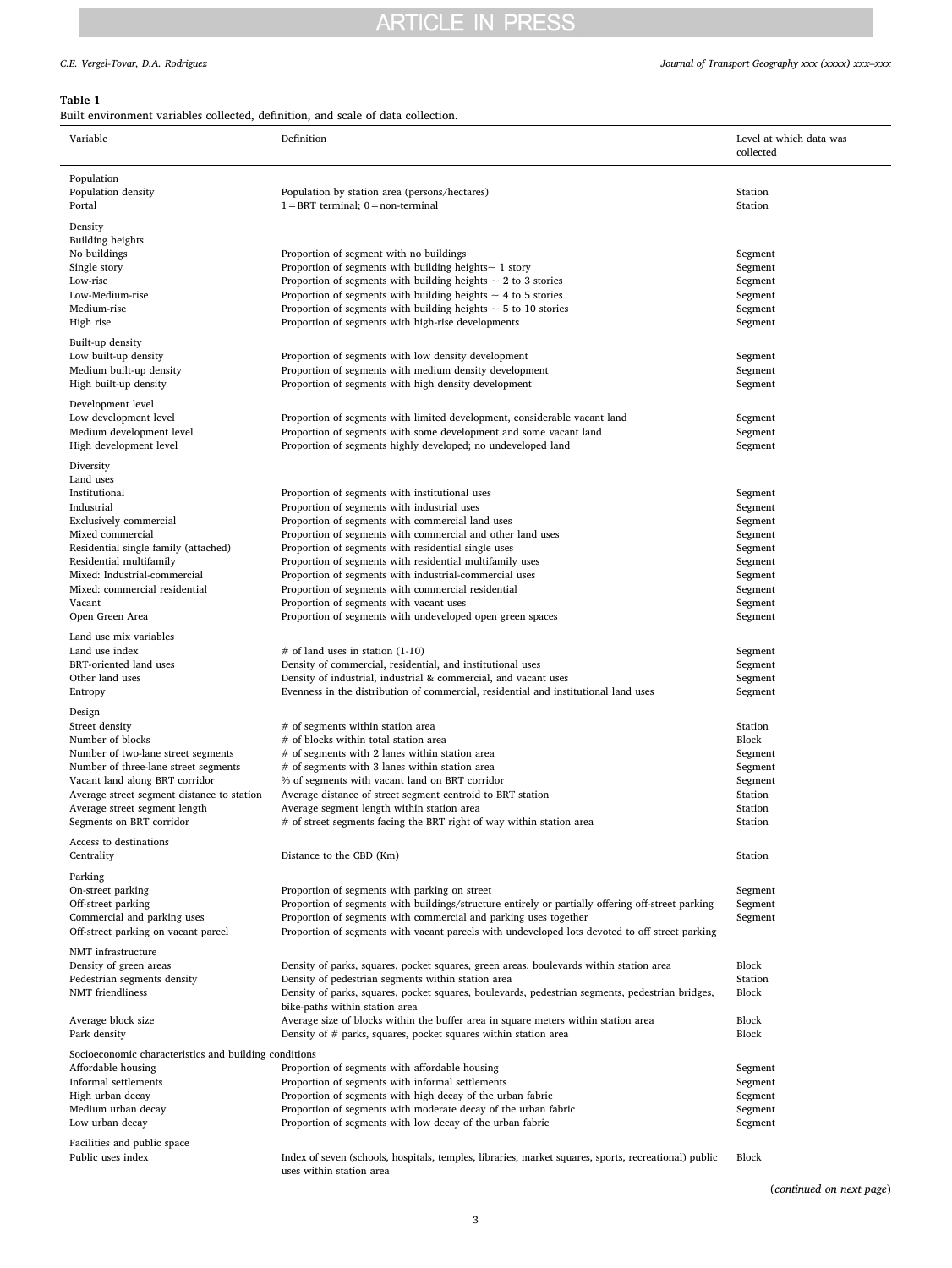### C.E. Vergel-Tovar, D.A. Rodriguez *Journal of Transport Geography xxx (xxxx) xxx–xxx*

### Table 1 (continued)

| Variable                        | Definition                                                                         | Level at which data was<br>collected |
|---------------------------------|------------------------------------------------------------------------------------|--------------------------------------|
| Public uses density             | Density of public uses within station area                                         | Block                                |
| BRT-oriented public use index   | Index of hospitals, libraries, markets/squares, churches (0-4) within station area | Block                                |
| BRT-oriented public use density | Density of hospitals, libraries, markets/squares, churches within station area     | Block                                |

data were only available for BRT terminals so we collected primary data during three weekdays in October 2014 for seven BRT stations in Sao Paulo.

To measure the built environment around each station, we relied on the domains identified in the review to collect data on development density, land use, street design, access to destinations, parking, the pedestrian environment, housing characteristics and building conditions, and facilities and public spaces along all street segments within 250m of stops, and 500m for terminals were collected in person between 2011 and 2014. Additional details on the data collection process are described by Rodriguez and Vergel-Tovar in a previous study ([Rodriguez, D.A., Vergel-Tovar, C.E., 2017](#page-12-36)).

Briefly, the density domain variables measure compactness in a given segment. Variable include building heights (from no buildings to high rises), the prevailing development density (low to high), and the proportion of vacant land (low to high) along a segment. The diversity domain contains variables measuring the presence of a variety of land uses, ranging from different individual types of residential to industrial and green spaces, as well as their vertical mixture (industrial-commercial and commercial-residential uses). The overall mixing of uses is measured through four different variables (entropy, a land use index, BRT oriented land uses which include commercial, residential, and institutional uses, and mixture of other land uses). The design domain contains variables of street density, connectivity, street segment length, the presence of vacant land along the BRT corridor (making for a less desirable pedestrian environment) and street segment location relative to the BRT station. Regional access was measured by the distance to the central business district (CBD). The parking domain measures the supply of on and off-street parking, as well as the presence of that parking within commercial areas or on surface, undeveloped lots on vacant parcels. The non-motorized transportation domain includes variables measuring average block size, density of pedestrian-only street segments, density of parks and of green areas (including parks, plazas, pocket squares, plazas, and boulevards), and an index of pedestrian and bicycle friendliness combining many of the previous variables but also including the presence of bicycle paths and pedestrian bridges). The socioeconomic characteristics and building conditions domain includes variables measuring the presence of informal settlements (housing units developed through self-help, mostly at the periphery) and affordable housing (low income housing units developed mostly with the support of the government). Variables in this domain also measure the quality of the urban environment (using a subjective metric of urban decay ranging from low to high). Finally, the facilities and public space domain includes variables measuring institutional and public uses of land and facilities (such as schools, hospitals, temples, libraries, market squares, sports, and recreational facilities).

For data collection, a segment was defined as a block front, between two street intersections. For a segment to be considered, the midpoint of the segment should lie within the buffer of the study area. Blocks were the areas surrounded by street segments. Typically, a square or rectangular block was surrounded by four street segments. For a block to be included in the analysis, it should be intersected by the circle of the buffer area of the station. Blocks intersected partially by the buffer area were included in the analysis by including only data within the catchment area of the station. The larger catchment area for BRT terminals responds to previous research suggesting catchment areas varied by

station type ([Jiang et al., 2012](#page-12-32)). Secondary data provided by local governments and governmental agencies allowed us to measure population density, evenness in the distribution among institutional, mixedcommercial, single and multifamily residential land uses, and distance to the central business district (CBD).

Because the station level is the unit of analysis, all segment and block level data were aggregated to the station level. The aggregation was performed by calculating either the proportion or percent of segments within station influence area containing a given attribute or by simply adding up the number of instances within the influence area of the station. The list of the complete built environment variables collected and the unit of analysis at which they were collected (street segment, at the block and segment levels) is described in [Table 1.](#page-2-0)

### 3.3. Statistical analysis

To examine associations between station-level demand and the built environment, we estimate direct ridership models. These are reducedform regression models with station level ridership regressed against a set of stop-specific independent variables, including the built environment characteristics surrounding the station ([Cervero, 2006](#page-12-22); [Estupiñán](#page-12-37) [and Rodríguez, 2008\)](#page-12-37). Since we have a large number of potential independent variables, we reduced them using exploratory factor analysis and estimated a factor score for each. Our first set of ridership models use factor scores as independent variables in the regression equations. For our second set of models, we used cluster analysis to identify like stations based on their factor scores and use dummy variables to denote cluster membership in the reduced regression models. In all models we used a log-transformation for ridership, a city fixed effect, and whether the station is a BRT terminal or not.

### 4. Results

Descriptive statistics of ridership levels and all built environment variables are shown in [Table 2](#page-4-0) organizing the variables a priori into the density, diversity, design, parking, non-motorized transportation, housing mix, and population socioeconomics domains. As expected, there is high variation in ridership levels across the BRT stations sampled. Daily station boardings ranged between 210 and 272,829 passengers, with 24,713 average ridership. This wide variation reflects not only the heterogeneity of stations under consideration, but also differences across the various BRT systems. For comparison, the ten busiest stops of the MBTA in Boston carried an average of 18,700 passengers in 2013 while for BART in San Francisco the top 10 averaged 22,100 passengers in 2017 in a typical weekday. Some of the BRT systems perform like quasi rail systems, with high frequencies, competitive travel times, and high passenger volumes, while others resemble lower level of service traditional bus systems. Ultimately, these demand figures represent also the allure of the operational flexibility of BRT.

The variables measuring the density domain suggest most BRT stations are in already urbanized areas with low and medium building heights developments and only few with high-rise developments within the buffer area. The diversity domain indicates a high mixture of land uses in the sample of BRT stations with a considerable presence of supportive BRT land uses. The street design domain suggests there is high level of connectivity especially in already consolidated and urbanized areas. Accordingly, segment lengths are short, reflecting the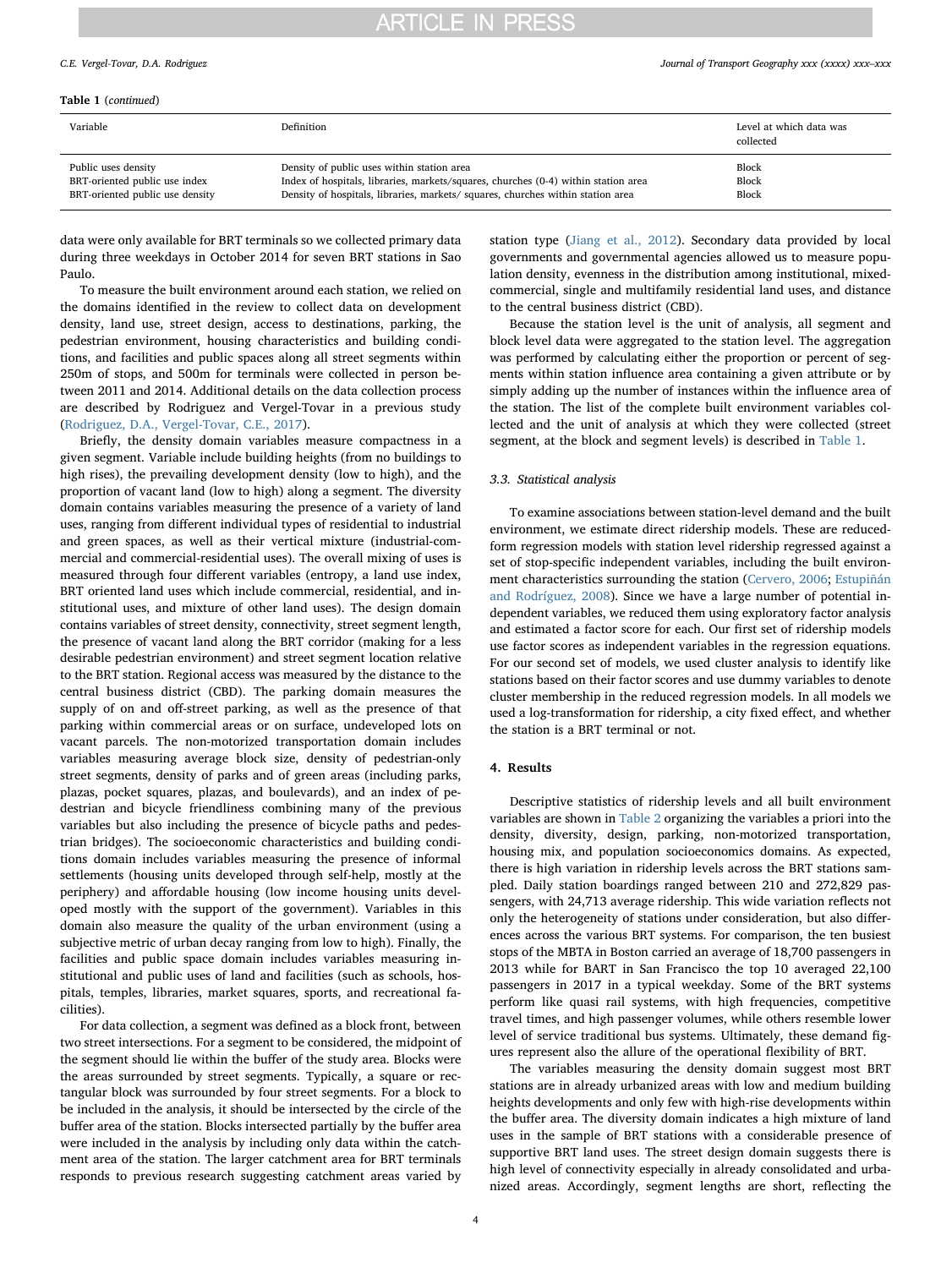## <span id="page-4-0"></span>Table 2

Descriptive statistics BRT ridership and built environment variables by domain (N=120)

| Variable                                                           | Definition                                                                                                                          | Mean          | Std. Dev.     | Min          | Max            |
|--------------------------------------------------------------------|-------------------------------------------------------------------------------------------------------------------------------------|---------------|---------------|--------------|----------------|
| Dependent variable<br>BRT ridership                                | Number of passengers per day boarding each station                                                                                  | 24,713        | 49,998        | 210          | 272,829        |
| Population<br>Population density<br>Portal                         | Population by station area (persons/hectares)<br>$1 = BRT$ terminal; $0 = non-terminal$                                             | 74.74<br>0.27 | 70.32<br>0.44 | 0.48<br>0.00 | 390.18<br>1.00 |
| Density                                                            |                                                                                                                                     |               |               |              |                |
| Building heights<br>No buildings                                   | Proportion of segment with no buildings                                                                                             | 0.17          | 0.14          | 0.00         | 0.71           |
| Single story                                                       | Proportion of segments with building heights $\sim 1$ story                                                                         | 0.33          | 0.24          | 0.00         | 0.91           |
| Low-rise                                                           | Proportion of segments with building heights $\sim$ 2 to 3 stories                                                                  | 0.71          | 0.17          | 0.22         | 1.00           |
| Low-Medium-rise                                                    | Proportion of segments with building heights $\sim$ 4 to 5 stories                                                                  | 0.18          | 0.14          | 0.00         | 0.56           |
| Medium-rise                                                        | Proportion of segments with building heights $\sim$ 5 to 10 stories                                                                 | 0.14          | 0.19          | 0.00         | 0.83           |
| Built-up density                                                   |                                                                                                                                     |               |               |              |                |
| Low built-up density                                               | Proportion of segments with low density development                                                                                 | 0.58          | 0.22          | 0.02         | 1.00           |
| Medium built-up density                                            | Proportion of segments with medium density development                                                                              | 0.32<br>0.09  | 0.16<br>0.12  | 0.00         | 0.74<br>0.60   |
| High built-up density                                              | Proportion of segments with high density development                                                                                |               |               | 0.00         |                |
| Development level<br>Low development level                         | Proportion of segments with limited development, considerable vacant land                                                           | 0.08          | 0.11          | 0.00         | 0.61           |
| Medium development level                                           | Proportion of segments with some development and some vacant land                                                                   | 0.25          | 0.21          | 0.00         | 0.95           |
| High development level                                             | Proportion of segments highly developed; no undeveloped land                                                                        | 0.67          | 0.27          | 0.00         | 1.00           |
| High-rise buildings                                                |                                                                                                                                     |               |               |              |                |
| High rise buildings                                                | Proportion of segments with buildings $> 10$ stories                                                                                | 0.14          | 0.18          | 0.00         | 0.79           |
| Diversity                                                          |                                                                                                                                     |               |               |              |                |
| Land uses                                                          |                                                                                                                                     |               |               |              |                |
| Institutional                                                      | Proportion of segments with institutional uses                                                                                      | 0.08          | 0.08          | 0.00         | 0.46           |
| Industrial                                                         | Proportion of segments with industrial uses                                                                                         | 0.05          | 0.14          | 0.00         | 0.88           |
| Exclusively commercial<br>Mixed commercial                         | Proportion of segments with commercial land uses                                                                                    | 0.14          | 0.14          | 0.00         | 0.78           |
| Residential single family (attached)                               | Proportion of segments with commercial and other land uses<br>Proportion of segments with residential single uses                   | 0.19<br>0.35  | 0.16<br>0.22  | 0.00<br>0.00 | 0.63<br>0.91   |
| Residential multifamily                                            | Proportion of segments with residential multifamily uses                                                                            | 0.16          | 0.18          | 0.00         | 0.88           |
| Mixed: Industrial-commercial                                       | Proportion of segments with industrial-commercial uses                                                                              | 0.08          | 0.15          | 0.00         | 1.00           |
| Mixed: commercial residential                                      | Proportion of segments with commercial residential                                                                                  | 0.26          | 0.15          | 0.00         | 0.75           |
| Vacant                                                             | Proportion of segments with vacant uses                                                                                             | 0.14          | 0.14          | 0.00         | 0.67           |
| Open Green Area                                                    | Proportion of segments with undeveloped open green spaces                                                                           | 0.09          | 0.09          | 0.00         | 0.42           |
| Land use mix variables                                             |                                                                                                                                     |               |               |              |                |
| Land use index                                                     | $#$ of land uses in station (1-10)                                                                                                  | 7.93          | 1.16          | 4.00         | 10.00          |
| BRT-oriented land uses<br>Other land uses                          | Density of commercial, residential, and institutional uses<br>Density of industrial, industrial & commercial, and vacant uses       | 0.79<br>0.41  | 0.32<br>0.27  | 0.03<br>0.03 | 1.53<br>1.34   |
| Entropy                                                            | Evenness in the distribution of commercial, residential and institutional land uses                                                 | 0.65          | 0.20          | 0.08         | 0.97           |
|                                                                    |                                                                                                                                     |               |               |              |                |
| Design<br>Street density                                           | # of street segments (from intersection to intersection) within station area                                                        | 348.24        | 168.96        | 25.46        | 982.94         |
| Number of blocks                                                   | # of blocks within station area                                                                                                     | 31.53         | 23.06         | 3.00         | 121.00         |
| Number of two-lane street segments                                 | $#$ of street segments with 2 lanes within station area                                                                             | 80.86         | 69.21         | 2.00         | 368.00         |
| Number of three-lane street segments                               | # of street segments with 3 lanes within station area                                                                               | 25.30         | 18.01         | 0.00         | 108.00         |
| Vacant land along BRT corridor                                     | Proportion of segments with vacant land on BRT corridor                                                                             |               |               |              |                |
| Average street segment distance to<br>station                      | Average distance of street segment centroid to BRT station                                                                          | 224.28        | 81.30         | 131.25       | 413.59         |
| Average street segment length                                      | Average segment length within station area                                                                                          | 92.01         | 27.68         | 55.36        | 269.03         |
| Segments on BRT corridor                                           | # of street segments facing the BRT right of way within station area                                                                | 37.61         | 19.25         | 6.37         | 106.95         |
| Destination accessibility                                          |                                                                                                                                     |               |               |              |                |
| Centrality                                                         | Distance to the CBD (Km)                                                                                                            | 5.40          | 3.65          | 0.00         | 15.64          |
| Parking                                                            |                                                                                                                                     |               |               |              |                |
| On-street parking                                                  | Proportion of segments with parking on street                                                                                       | 0.38          | 0.20          | 0.00         | 0.90           |
| Off-street parking                                                 | Proportion of segments with buildings/structure entirely or partially offering off-street                                           | 0.17          | 0.12          | 0.01         | 0.60           |
|                                                                    | parking                                                                                                                             |               |               |              |                |
| Commercial and parking uses<br>Off-street parking on vacant parcel | Proportion of segments with commercial and parking uses<br>Proportion of segments with vacant parcels devoted to off street parking | 0.19<br>0.03  | 0.17<br>0.03  | 0.00<br>0.00 | 0.73<br>0.17   |
|                                                                    |                                                                                                                                     |               |               |              |                |
| NMT pedestrian infrastructure<br>Density of green areas            | Density of parks, squares, pocket squares, green areas, boulevards within station area                                              | 43.93         | 43.16         | 0.00         | 224.09         |
| Pedestrian segments density                                        | Density of pedestrian segments within station area                                                                                  | 17.23         | 39.96         | 0.00         | 269.93         |
| <b>NMT</b> friendliness                                            | Density of parks, squares, pocket squares, boulevards, pedestrian segments, pedestrian                                              | 50.04         | 65.73         | 0.00         | 336.13         |
|                                                                    | bridges, bike-paths within station area                                                                                             |               |               |              |                |
| Average block size                                                 | Average size of blocks within the buffer area in square meters within station area                                                  | 9582.66       | 6557.94       | 3161.36      | 57724.33       |
| Park density                                                       | Density of $#$ parks, squares, pocket squares within station area                                                                   | 19.52         | 21.87         | 0.00         | 137.51         |
| Socioeconomic characteristics and building conditions              |                                                                                                                                     |               |               |              |                |
| Affordable housing                                                 | Proportion of segments with affordable housing                                                                                      | 0.01          | 0.05          | 0.00         | 0.24           |
| Informal settlements<br>Urban decay                                | Proportion of segments with informal settlements<br>Proportion of segments with highly deteriorated urban fabric                    | 0.06<br>0.14  | 0.13<br>0.18  | 0.00<br>0.00 | 0.65<br>0.88   |
|                                                                    |                                                                                                                                     |               |               |              |                |

(continued on next page)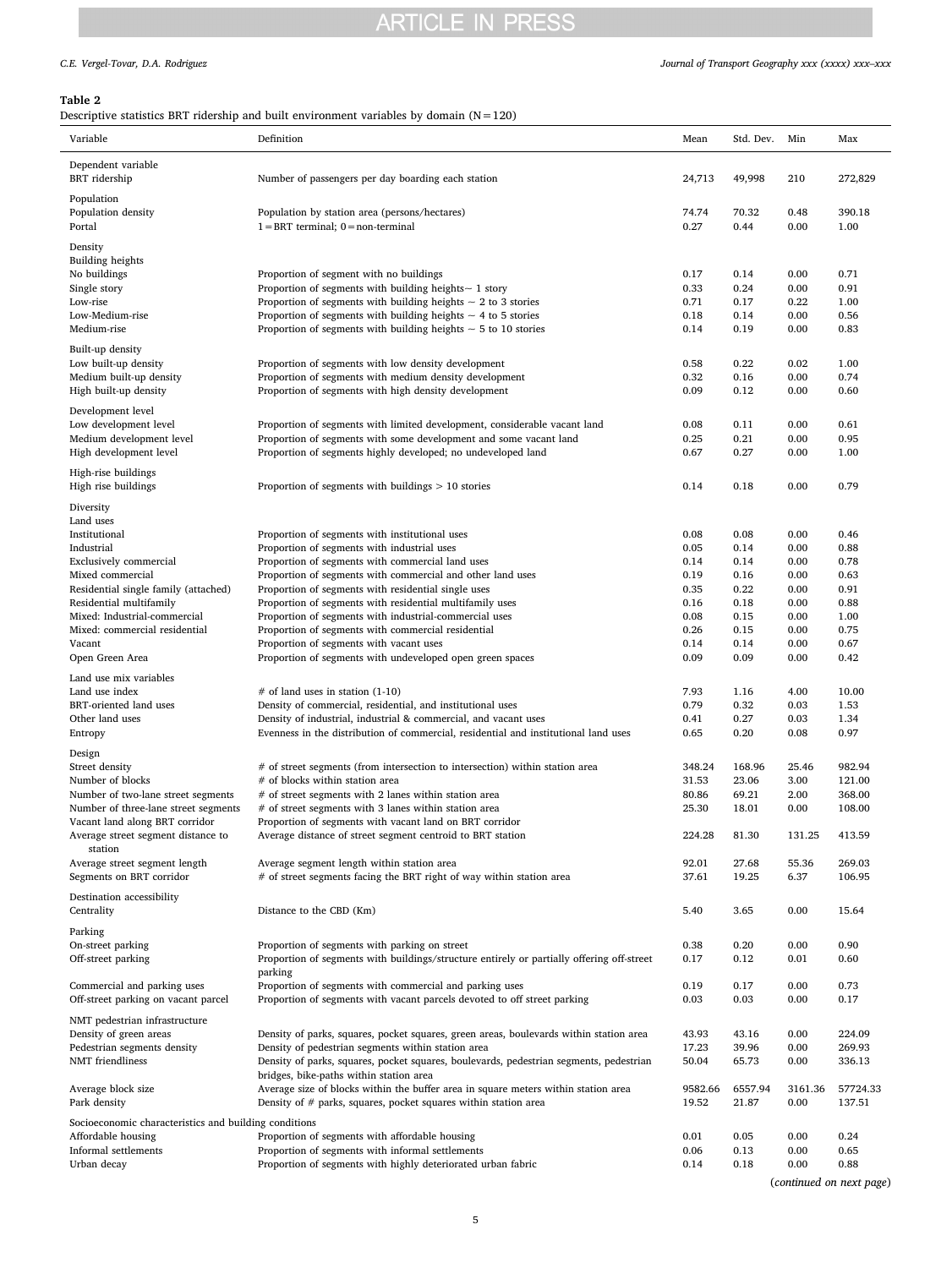### C.E. Vergel-Tovar, D.A. Rodriguez *Journal of Transport Geography xxx (xxxx) xxx–xxx*

### Table 2 (continued)

| Variable                                                                                                                                                                              | Definition                                                                                                                        | Mean          | Std. Dev.     | Min          | Max            |
|---------------------------------------------------------------------------------------------------------------------------------------------------------------------------------------|-----------------------------------------------------------------------------------------------------------------------------------|---------------|---------------|--------------|----------------|
| Medium deterioration<br>Low deterioration                                                                                                                                             | Proportion of segments with moderately deteriorated urban fabric<br>Proportion of segments with low deterioration of urban fabric | 0.44<br>0.42  | 0.23<br>0.28  | 0.00<br>0.01 | 0.94<br>1.00   |
| Facilities and public space<br>Public uses index                                                                                                                                      | Index of seven (schools, hospitals, temples, libraries, market squares, sports, recreational)<br>public uses within station area  | 2.76          | 1.50          | 0.00         | 6.00           |
| Public uses density<br>BRT-oriented public use index                                                                                                                                  | Density of public uses within station area<br>Index of hospitals, libraries, markets/squares, churches (0-4) within station area  | 24.55<br>0.90 | 22.34<br>0.85 | 0.00<br>0.00 | 122.23<br>3.00 |
| BRT-oriented public use density                                                                                                                                                       | Density of hospitals, libraries, markets/squares, churches within station area                                                    | 6.61          | 10.61         | 0.00         | 61.12          |
| City ( $n = # BRT$ stations)<br>Bogota $(n=31)$<br>Sao Paulo $(n=12)$<br>Curitiba $(n=16)$<br>Goiania $(n=11)$<br>Ciudad de Guatemala $(n=9)$<br>Quito $(n=30)$<br>Guayaquil $(n=11)$ |                                                                                                                                   |               |               |              |                |

Source: BRT agencies, Transportation authorities (2013, 2014), DANE (Colombia), INEC (Ecuador), IBGE (Brazil), Local governments, GIS.

traditional block structure that characterizes cities in Latin America. The parking domain confirms parking is plentiful around BRT stations. The NMT domain confirms important heterogeneity in terms of cycling and pedestrian infrastructure. The socioeconomic characteristics domain suggests that the presence of informal settlements and affordable housing is low across BRT stations, while the public facilities domain suggests a scant presence of facilities around BRT stations.

### 4.1. Built environment features and BRT demand

### 4.1.1. Factor analysis results

Some variables were excluded because they had had little variation, were perfectly predicted by other variables, or were already included in other variables. Variables excluded were commercial-only land uses, mixed commercial, number of blocks, street segments types (2 lanes, 3 lanes, and pedestrian), medium development and built-up density, pedestrian segments density, and medium deterioration. The resulting exploratory factor analysis scree test suggested the retention of nine factors based on the eigenvalues criteria  $\geq 1.00$  ([Kim and Mueller,](#page-12-38) [1978\)](#page-12-38). Of variables considered, 35 loaded > |0.40| on one factor ([Table 3\)](#page-6-0) and 10 loaded  $>$   $|0.40|$  in more than one factor. The 9 factors account for 83.34% of the variance in the data. Even though Cronbach's alpha for factors 7, 8 and 9 are below 0.7, the average standardized Cronbach's alpha value for all factors is 0.78, ranging from 0.68 to 0.88.

The factors measure nine resulting dimensions which we subjectively interpreted as: high-rise multifamily with BRT-oriented mixed land uses, vacant and unconsolidated urban environments, green areas with non-motorized travel supports, industrial and commercial large blocks with off-street parking, single residential land uses with low building heights, BRT-oriented facilities with mixed use nearby, parking, institutional facilities facing the BRT corridor, and non-core affordable housing & informal settlements. These factors are consistent with the factors previously identified in a subsample of 81 stations (reference redacted to preserve anonymity) even though the current analysis has a sample that is 50% larger and considers vacant land, offstreet parking, average block area, presence of affordable housing, presence of informal settlements, and average segment length as additional variables.

Attributes relevant to TOD are represented in several factors. Supports for pedestrian connectivity to the transit station are best captured in the third factor, where these supports tend to co-occur with the presence of green and open spaces. By contrast, the fourth factor described by industrial and commercial uses with large blocks performs poorly on pedestrian and bicycle supports. Compactness is well-represented in the first factor (high-rise multifamily with BRT-oriented

mixed land uses) and by the ninth factor in the context of the high density provided by informal and affordable housing. Factor 2 performs poorly on compactness. Land uses are represented in different ways, either through factors that measure the specialization of stations by having a dominant use (factors 1 and 5 for different types of residential uses, factors 6 and 8 for institutional uses oriented towards the BRT, or factor 7 for parking supply) or a mixture of uses (such as factor 4 for industrial-commercial mix and factor 9 for the commercial-residential mix). Finally, other attributes like regional accessibility (measured as centrality) qualify other variables by highlighting (lack of) proximity to downtown (factors 5 and 9).

### 4.1.2. Built environment factors and BRT ridership

Associations between ridership and the estimated factors suggest that four factors are associated with ridership while five factors are not ([Table 4](#page-8-0)). High-rise multifamily BRT-oriented land uses are positively associated with BRT ridership (coefficient 0.2184,  $p < 0.05$ ). As suggested before, this factor represents both compactness as well as an emphasis on dominant residential uses with some mixing of commercial uses. Stations with single story residential development away from the CBD core are negatively associated with ridership (coefficient, -0.3250, p < 0.01), while stations with institutional land uses along the corridor are positively associated with ridership (coefficient,  $0.2836$ ,  $p < 0.01$ ). Of note, neither the factors measuring compact development with nonmotorized travel supports nor the factor measuring mixed land uses that are BRT oriented were statistically significant.

To address concerns about the small sample size, we also estimated regression models for each built environment factor individually while controlling for city and terminal fixed effects. The results of these models (not shown) were largely consistent in terms of direction, magnitude, and statistical significance to the result of [Tables 4.](#page-8-0) The only exception was the coefficient for factor 6, which became statistically significant.

A way to visually summarize the estimated effects is to plot the value of an independent variable at every decile in the sample (x-axis) and the predicted ridership (y-axis), while holding all other variables constant. [Fig. 1](#page-8-1) depicts the relationship between ridership and the four factors associated with ridership: high-rise multifamily buildings that are BRT-oriented and with mixed land uses and the presence of institutional land uses along the corridor, are positively associated; while low-rise residential development and informal and affordable housing away from the core, are both negatively associated with ridership. The figure shows the two opposing trends, with ridership decreasing as lowrise residential and informal housing away from the core increase. The steepest ridership decreases occur when low-rise and informal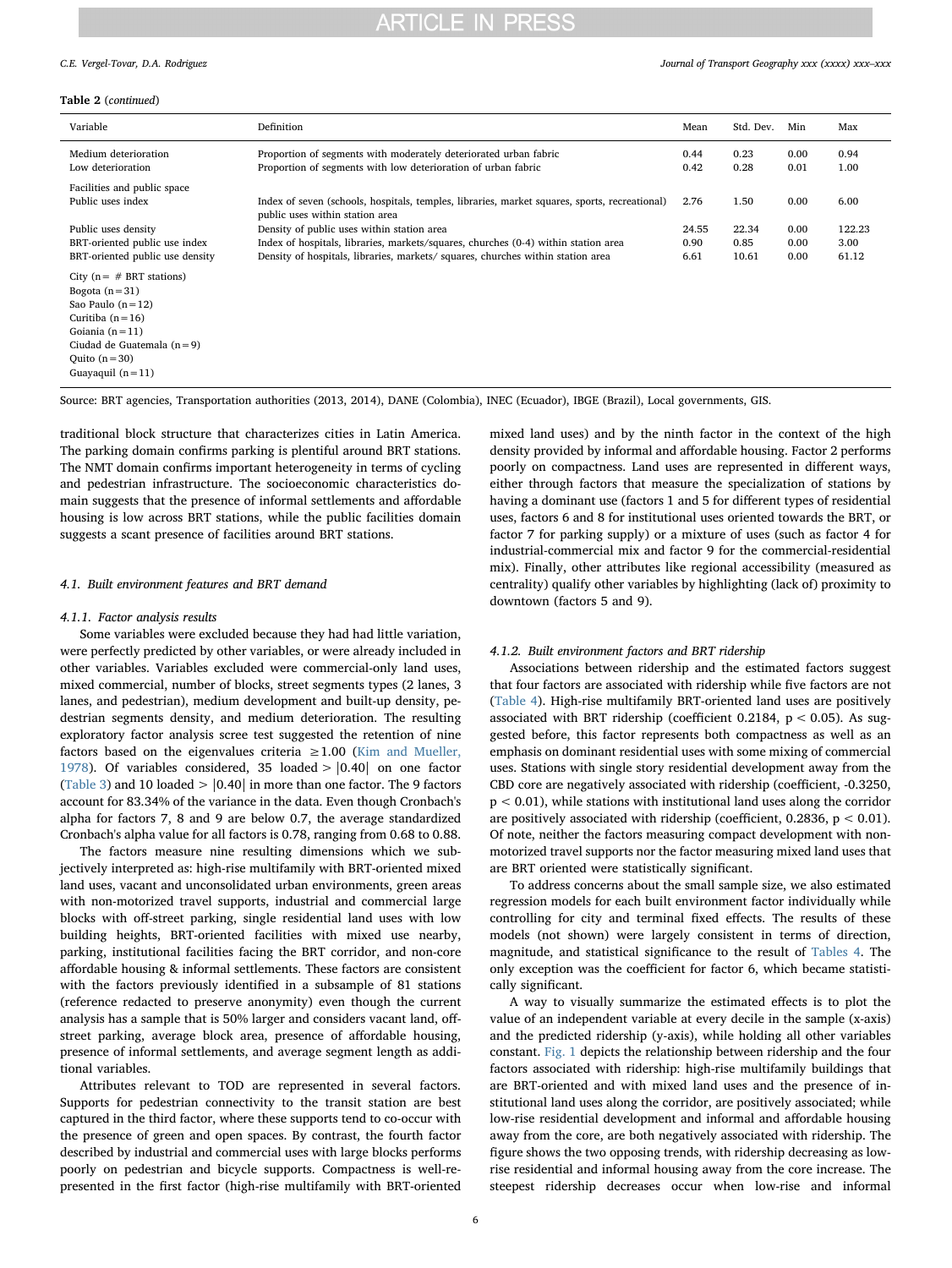<span id="page-6-0"></span>

| Factor analysis results (rotated factor loadings $>$ $ 0.40 $ , n = 120). |                                                          |                              |                                                                   |                                                                           |                                               |                                               |                            |                                          |                                                          |
|---------------------------------------------------------------------------|----------------------------------------------------------|------------------------------|-------------------------------------------------------------------|---------------------------------------------------------------------------|-----------------------------------------------|-----------------------------------------------|----------------------------|------------------------------------------|----------------------------------------------------------|
|                                                                           | Factor 1                                                 | Factor 2                     | Factor 3                                                          | Factor 4                                                                  | Factor 5                                      | Factor 6                                      | Factor 7                   | Factor 8                                 | Factor 9                                                 |
|                                                                           | High-rise multifamily<br>BRT-oriented mixed<br>land uses | Vacant or low<br>development | friendly, with green areas<br>development, NMT<br>Built up, dense | uses with large blocks and<br>Industrial/commercial<br>off-street parking | residential away<br>Single story<br>from core | facilities with<br>BRT-oriented<br>mixed uses | Parking<br>salore          | along BRT corridor<br>Institutional uses | Non-core affordable<br>housing & informal<br>settlements |
| Population density<br>No building<br>Density                              |                                                          | 0.8033                       | 0.4130                                                            |                                                                           |                                               |                                               |                            |                                          |                                                          |
| Single story                                                              |                                                          |                              |                                                                   |                                                                           | 0.4884                                        |                                               |                            |                                          |                                                          |
| Low-medium-rise<br>Low-rise                                               |                                                          | $-0.4995$                    |                                                                   |                                                                           |                                               |                                               |                            | 0.4070<br>0.4406                         |                                                          |
| Medium-rise                                                               | 0.7732                                                   |                              |                                                                   |                                                                           | $-0.4658$<br>$-0.4208$                        |                                               |                            |                                          |                                                          |
| High rise developments<br>Low built-up density                            | 0.7803                                                   |                              |                                                                   |                                                                           | 0.7978                                        |                                               |                            |                                          |                                                          |
| High built-up density                                                     |                                                          | 0.7996                       |                                                                   |                                                                           | $-0.7436$                                     |                                               |                            |                                          |                                                          |
| High development level<br>Low development level                           |                                                          | $-0.5027$                    | 0.4848                                                            |                                                                           |                                               |                                               |                            |                                          |                                                          |
| Institutional<br>Diversity                                                |                                                          |                              |                                                                   |                                                                           |                                               |                                               |                            | 0.6387                                   |                                                          |
| Industrial                                                                |                                                          |                              |                                                                   |                                                                           |                                               | $-0.4167$                                     |                            |                                          |                                                          |
| family (attached)<br>Residential single                                   |                                                          |                              |                                                                   |                                                                           | 0.6609                                        |                                               |                            |                                          |                                                          |
| Residential multifamily<br>Mixed: Industrial-                             | $-0.4456$<br>0.8633                                      |                              |                                                                   | 0.4896                                                                    |                                               |                                               |                            |                                          |                                                          |
| Mixed: commercial<br>commercial                                           |                                                          |                              |                                                                   |                                                                           |                                               |                                               |                            |                                          | 0.4592                                                   |
| residential<br>Vacant                                                     |                                                          | 0.874                        |                                                                   |                                                                           |                                               |                                               |                            |                                          |                                                          |
| Open green area                                                           |                                                          |                              | 0.6251                                                            |                                                                           |                                               |                                               |                            |                                          |                                                          |
| BRT-oriented land uses<br>Land use index                                  | 0.8533                                                   |                              |                                                                   |                                                                           |                                               | 0.4963                                        |                            |                                          |                                                          |
| Other land uses<br>Entropy                                                | $-0.4985$<br>0.7271                                      |                              |                                                                   | 0.4205                                                                    |                                               | 0.3493                                        |                            |                                          |                                                          |
| Design                                                                    |                                                          |                              |                                                                   |                                                                           |                                               |                                               |                            |                                          |                                                          |
| Vacant land along BRT<br>Street density                                   |                                                          | 0.7169                       |                                                                   | $-0.7599$                                                                 |                                               |                                               |                            |                                          |                                                          |
| Average distance to BRT<br>corridor                                       |                                                          |                              |                                                                   |                                                                           |                                               | 0.6537                                        |                            |                                          |                                                          |
| Average street segment<br>station                                         |                                                          |                              |                                                                   | 0.8724                                                                    |                                               |                                               |                            |                                          |                                                          |
| $\mbox{length}$                                                           |                                                          |                              |                                                                   |                                                                           |                                               |                                               |                            |                                          |                                                          |
| corridor density<br>Segments on BRT                                       |                                                          |                              |                                                                   | $-0.4826$                                                                 |                                               | $-0.4036$                                     |                            | 0.4048                                   |                                                          |
| Access to destinations<br>Centrality                                      |                                                          |                              |                                                                   |                                                                           | 0.5366                                        |                                               |                            |                                          | 0.4293                                                   |
| Parking                                                                   |                                                          |                              |                                                                   |                                                                           |                                               |                                               |                            |                                          |                                                          |
| Off-street parking<br>On-street parking<br>Commercial and                 |                                                          |                              |                                                                   | 0.5503                                                                    |                                               |                                               | 0.6295<br>0.5294<br>0.8048 |                                          |                                                          |
| Off-street parking on<br>vacant parcel<br>parking uses                    |                                                          | 0.3422                       |                                                                   |                                                                           |                                               |                                               | 0.5168                     |                                          |                                                          |
| NMT pedestrian infrastructure                                             |                                                          |                              |                                                                   |                                                                           |                                               |                                               |                            |                                          | Continued on next nece)                                  |

7

# **ARTICLE IN PRESS**

(continued on next page)

(continued on next page)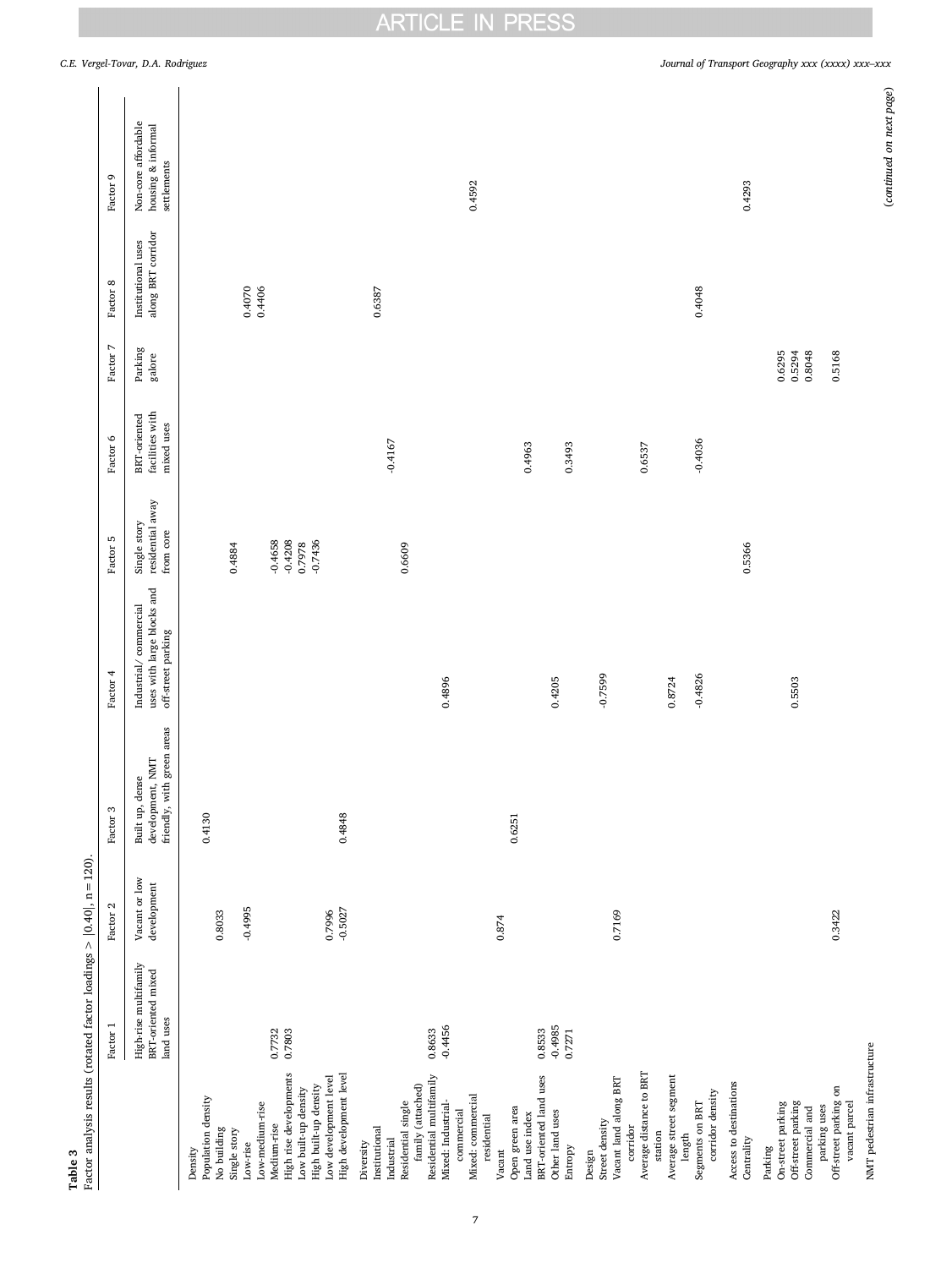| ī      |
|--------|
|        |
| o<br>٦ |
|        |
| ٦      |
| w      |

|                                                                                  | Factor 1                                                       | Factor 2                     | Factor 3                                                          | Factor 4                                                                  | Factor 5                                      | Factor 6                                      | Factor 7          | Factor 8                                 | Factor 9                                                 |
|----------------------------------------------------------------------------------|----------------------------------------------------------------|------------------------------|-------------------------------------------------------------------|---------------------------------------------------------------------------|-----------------------------------------------|-----------------------------------------------|-------------------|------------------------------------------|----------------------------------------------------------|
|                                                                                  | High-rise multifamily<br>BRT-oriented mixed<br>land uses       | Vacant or low<br>development | friendly, with green areas<br>development, NMT<br>Built up, dense | uses with large blocks and<br>Industrial/commercial<br>off-street parking | residential away<br>Single story<br>from core | facilities with<br>BRT-oriented<br>mixed uses | Parking<br>galore | along BRT corridor<br>Institutional uses | Non-core affordable<br>housing & informal<br>settlements |
| Density of green areas<br>Average block size<br>NMT friendliness<br>Park density |                                                                |                              | 0.9336<br>0.8912<br>0.8551                                        | 0.8544                                                                    |                                               |                                               |                   |                                          |                                                          |
| Informal settlements<br>Affordable housing<br>Low deterioration<br>Urban decay   | Socioeconomic characteristic and building conditions<br>0.6257 | 0.4994                       |                                                                   |                                                                           |                                               |                                               |                   |                                          | 0.4603<br>0.6239<br>0.5075                               |
| Public uses and public space<br>Public uses index                                |                                                                |                              |                                                                   |                                                                           |                                               | 0.8463                                        |                   |                                          |                                                          |
| BRT-oriented public use<br>Public uses density<br>index                          |                                                                |                              |                                                                   |                                                                           |                                               | 0.7366                                        |                   | 0.6550                                   |                                                          |
| BRT-oriented public use<br>density                                               |                                                                |                              |                                                                   |                                                                           | $-0.4448$                                     |                                               |                   | 0.4205                                   |                                                          |
| Cronbach's Alpha<br>Eigenvalue                                                   | 8.49<br>0.87                                                   | 5.59<br>0.83                 | 4.50<br>0.85                                                      | 3.14<br>0.84                                                              | 3.00<br>0.83                                  | 2.33<br>0.75                                  | 2.08<br>0.74      | 1.39<br>0.72                             | 1.16<br>0.65                                             |
|                                                                                  |                                                                |                              |                                                                   |                                                                           |                                               |                                               |                   |                                          |                                                          |

Note: factor loadings < |0.40|are left blank. After varimax rotation. The following variables were not included in the analysis because they had had little variation, were perfectly predicted by other variables, or were we Note: factor loadings < |0.40|are left blank. After varimax rotation. The following variables were not included in the analysis because they had had little variation, were perfectly predicted by other variables, or were already included in other variables: Exclusively commercial, Mixed commercial, Medium built-up density, Medium development, Number of two-lane street segments, Number of three-lane street segments, Number of three-lane str pedestrian street segments, Number of blocks, Pedestrian segments density and Medium deterioration. pedestrian street segments, Number of blocks, Pedestrian segments density and Medium deterioration.

8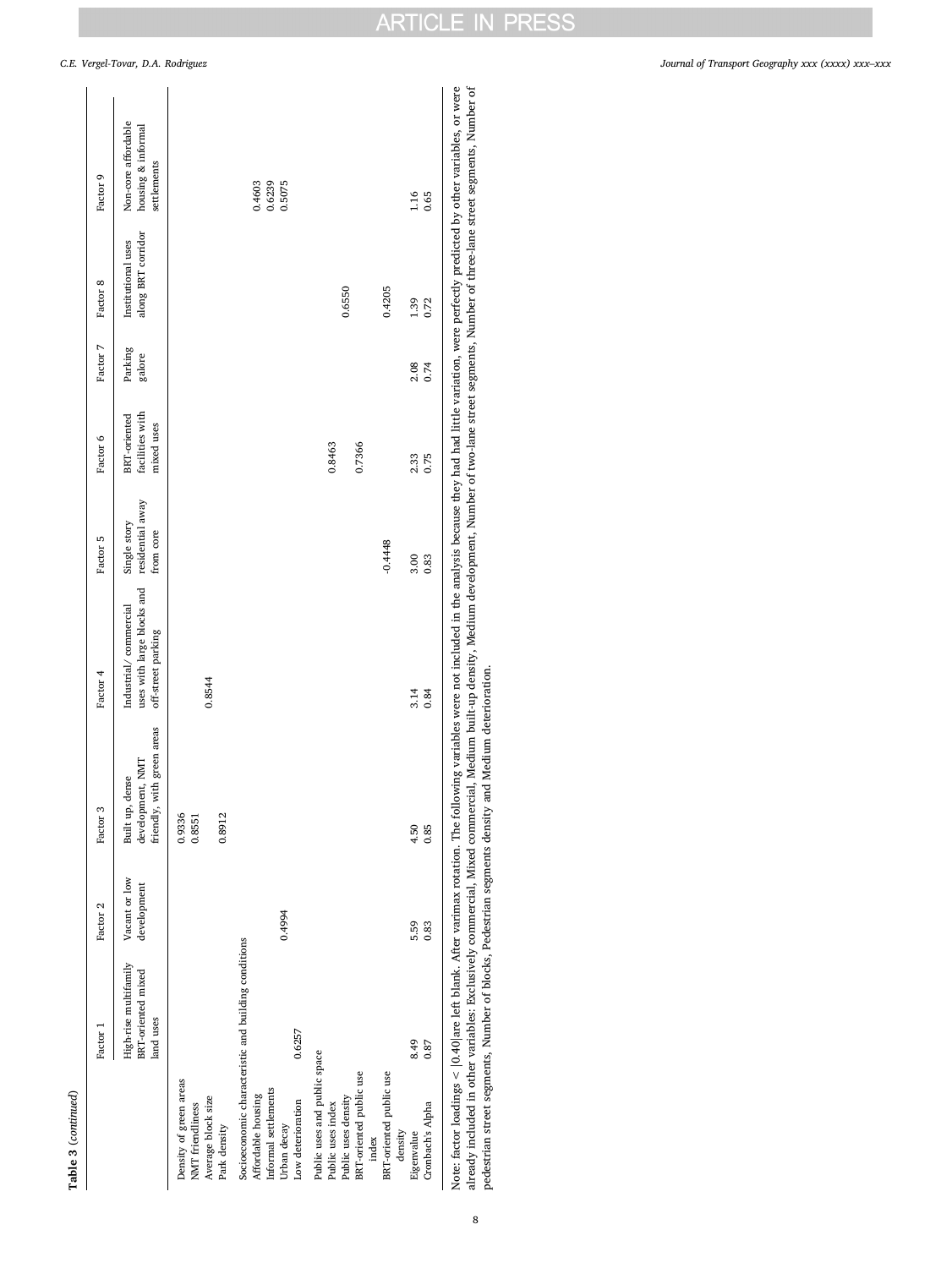### <span id="page-8-0"></span>Table 4

Log-linear regression of BRT ridership as a function of built environment factors  $(n=120)$ 

|                                         | Estimated<br>coefficients + | Standard<br>errors |
|-----------------------------------------|-----------------------------|--------------------|
| <b>BRT</b> Terminal                     | 14.4443***                  | 0.3327             |
| Built environment factors               |                             |                    |
| High-rise multifamily BRT-oriented      | $0.2170*$                   | 0.0854             |
| mixed land uses (factor 1)              |                             |                    |
| Vacant or low development (factor 2)    | $-0.1101$                   | 0.0723             |
| Built up, dense development, NMT        | $-0.1272$                   | 0.0934             |
| friendly, with green areas (factor 3)   |                             |                    |
| Industrial/commercial uses with large   | $-0.0842$                   | 0.0817             |
| blocks and off-street parking (factor   |                             |                    |
| 4)                                      |                             |                    |
| Single story residential away from core | $-0.2888**$                 | 0.0925             |
| (factor 5)                              |                             |                    |
| BRT-oriented facilities mixed use       | 0.0743                      | 0.1137             |
| (factor 6)                              |                             |                    |
| Parking galore (factor 7)               | 0.1185                      | 0.0891             |
| Institutional uses along BRT corridor   | $0.2676**$                  | 0.0866             |
| (factor 8)                              |                             |                    |
| Non-core affordable housing & informal  | $-0.1794*$                  | 0.0802             |
| settlements (factor 9)                  |                             |                    |
| City fixed effects                      |                             |                    |
| Bogota                                  | (reference)                 |                    |
| Sao Paulo                               | $-0.8038**$                 | 0.4936             |
| Curitiba                                | $-0.7280***$                | 0.2380             |
| Goiania                                 | $-0.8660***$                | 0.3753             |
| Ciudad de Guatemala                     | $-0.7048*$                  | 0.4900             |
| Ouito                                   | $-0.8379***$                | 0.1701             |
| Guayaquil                               | $-0.7534**$                 | 0.4164             |
| Cons                                    | 9.3638***                   | 0.4936             |
| N                                       | 120                         |                    |
| R squared                               | 0.7179                      |                    |
| Adjusted R squared                      | 0.6740                      |                    |
| VIF (mean)                              | 2.12                        |                    |

Standard errors in parentheses \* p < 0.05, \*\* p < 0.01, \*\*\* p < 0.001

Built environment factors model heteroskedasticity test: chi2 (1) = 0.73,  $Prob > chi2 = 0.3916$ 

<span id="page-8-1"></span>†Coefficients for dummy variables are adjusted, as suggested by Kennedy (1981).

residential uses away from the core are scarce. By contrast, the other two built environment factors exhibit a positive slope and very similar association in magnitude.

### 4.1.3. Cluster analysis to identify station types

An agglomerative cluster analysis was run with the nine built environment factors identified in the factor analysis. Based on the Calinski-Harabasz and Duda criteria ([Everitt, 2011\)](#page-12-39), there are either 11 or 13 clusters. We selected 13 clusters on the basis of interpretability ([Table 5](#page-9-0)). Mean values per cluster for each factor suggest wide variation in station types. Some station types are very unique, having only one station represented (cluster 6: Heritage area with institutional uses and limited parking), while others represent a fairly large number of stations (e.g., cluster 5: institutional pedestrian-friendly with mixed-uses and high-activity; and, cluster 8: Non-core transfer nodes, facilities, and mixed uses). As before, to examine whether the sample size was influencing the results, we estimated separate regression models for each cluster variable while controlling for city and terminal. The results of these models (not shown) were very similar to those presented in [Table 6.](#page-10-0) The only exception was the coefficient for cluster 10, which became statistically significant.

Overall, the clusters embody different combinations of relevant dimensions of the built environment. Density, land uses (a single dominant use or a mixture of uses), and the pedestrian environment are represented by distinct clusters, while distance to the CBD and parking availability often qualify some of the clusters. Street design is represented insofar as it is represented by the pedestrian environment, although block lengths and street density co-occurred with industrial uses, so they are included in clusters with those characteristics (cluster 4: Non-core, industrial, low-connectivity areas, with parking and cluster 13: Industrial, non-core, low-density). Other attributes of street designed were not immediately salient from the clusters identified.

With respect to their transit orientation, stations exhibit a broad continuum of features. On one end of the continuum are stations that have distinguishing features hypothesized to be unsupportive of transit demand, such as industrial land uses or the presence of wide roads that impede pedestrian access (e.g., clusters 4 and 13 defined previously). On the other end of the continuum are stations hypothesized to support ridership, such as density, land use and housing mixing, transit orientation, and a pedestrian and bicycle environment. For example,

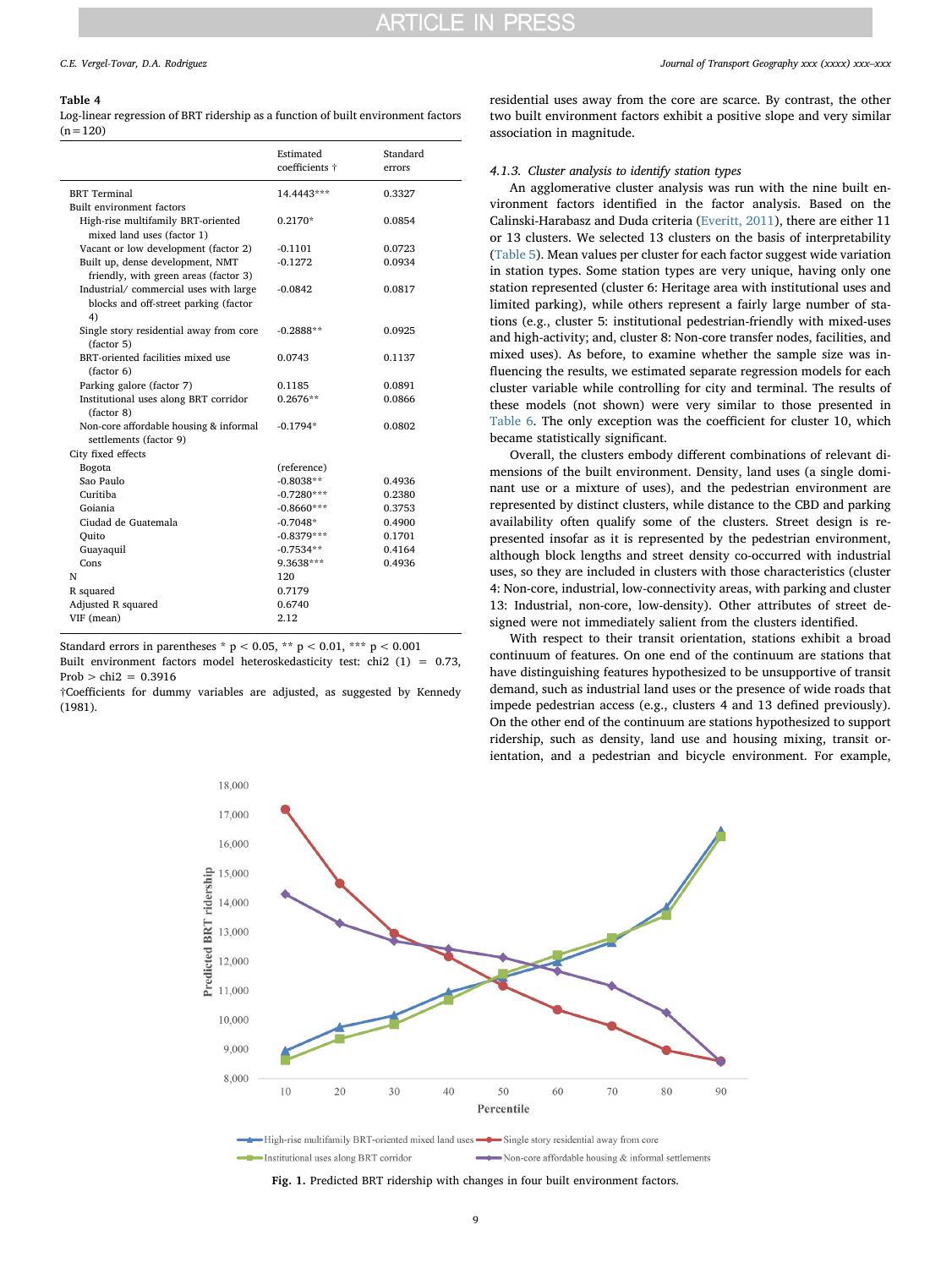<span id="page-9-1"></span><span id="page-9-0"></span>

| BRT station type                                                                                                                                                                                                                                                                                                                                                                                                                                                                                                                                                                                                                                                                                                                                                                                                                                                                                                                                                                                                                                                                                                                                                                                                                                                                                                                                                                                                                                                                                                                                                                                                                                                                                                                                                                                                                                                                                                                                                                                                                                                                                                                                                                                                                                                                                                                                                                                                                                                                       | high-density<br>Non-core,<br>informal<br>develop-<br>ments<br>$-0.35$<br>$-0.38$<br>$-0.25$<br>$-0.45$<br>$-0.23$<br>$-0.23$<br>$1.22$<br>$-0.34$<br>0.30<br>0.26<br>2.26<br>$\mathbf{r}$<br>${}^{\circ}$ |
|----------------------------------------------------------------------------------------------------------------------------------------------------------------------------------------------------------------------------------------------------------------------------------------------------------------------------------------------------------------------------------------------------------------------------------------------------------------------------------------------------------------------------------------------------------------------------------------------------------------------------------------------------------------------------------------------------------------------------------------------------------------------------------------------------------------------------------------------------------------------------------------------------------------------------------------------------------------------------------------------------------------------------------------------------------------------------------------------------------------------------------------------------------------------------------------------------------------------------------------------------------------------------------------------------------------------------------------------------------------------------------------------------------------------------------------------------------------------------------------------------------------------------------------------------------------------------------------------------------------------------------------------------------------------------------------------------------------------------------------------------------------------------------------------------------------------------------------------------------------------------------------------------------------------------------------------------------------------------------------------------------------------------------------------------------------------------------------------------------------------------------------------------------------------------------------------------------------------------------------------------------------------------------------------------------------------------------------------------------------------------------------------------------------------------------------------------------------------------------------|-----------------------------------------------------------------------------------------------------------------------------------------------------------------------------------------------------------|
| $-0.45$<br>$-0.29$<br>$-0.07$<br>$-0.17$<br>0.20<br>2.59<br>0.13<br>0.46<br>1.70<br>0.69<br>0.27<br>$\Xi$<br>$\circ$<br>uses, low mix<br>stations with<br>institu-tional<br>parking<br>of uses,<br>limited<br>Paired-<br>$-0.10$<br>$-0.33$<br>$-0.37$<br>$-1.07$<br>$-1.86$<br>$-1.37$<br>0.43<br>$-1.44$<br>$-0.81$<br>$-1.31$<br>0.32<br>$\overline{10}$<br>$\circ$<br>Vacant, non-<br>residential<br>core low-<br>density<br>areas<br>$-0.18$<br>$-0.26$<br>$-0.72$<br>$-0.68$<br>$-0.27$<br>$-0.83$<br>$-0.53$<br>$-0.93$<br>$-0.74$<br>1.06<br>0.40<br>$\overline{10}$<br>$\sigma$<br>facilities, and<br>nodes, public<br>mixed uses<br>Non-core<br>transfer<br>$-0.10$<br>$-0.06$<br>$-0.50$<br>$-0.30$<br>$-0.37$<br>$-0.41$<br>0.10<br>0.24<br>0.45<br>1.28<br>0.51<br>$\overline{21}$<br>$\infty$<br>activity nodes<br>Strong high-<br>high transit<br>orientation<br>mixed-use,<br>$-1.00$<br>$-0.75$<br>$-0.04$<br>$-0.51$<br>$-0.61$<br>0.06<br>0.09<br>0.15<br>$0.22$<br>1.25<br>1.97<br>$\Xi$<br>$\overline{ }$<br>institu-tional<br>uses, limited<br>area with<br>Heritage<br>parking<br>$-0.50$<br>$-0.13$<br>$-0.88$<br>$-0.53$<br>$-0.05$<br>$-1.20$<br>$-0.38$<br>$\begin{array}{c} 1.53 \\ 5.17 \end{array}$<br>$-0.28$<br>1.75<br>$\circ$<br>$\overline{\phantom{a}}$<br>friendly mixed-<br>activity areas<br>Institu-tional<br>pedestrian<br>use high-<br>$\theta$<br>58<br>23<br>0.58<br>0.09<br>0.65<br>$\begin{array}{c} 0.07 \\ 1.18 \end{array}$<br>$\begin{array}{c} 0.32 \\ 0.88 \end{array}$<br>0.17<br>$\frac{8}{18}$<br>Ģ<br>ု<br>Ģ<br>ъ<br>industrial, low-<br>$\mbox{connectivity}$<br>areas, with<br>Non-core,<br>parking<br>$-0.68$<br>$-0.94$<br>$-0.80$<br>$-0.44$<br>$-1.00$<br>$-0.20$<br>0.40<br>0.69<br>0.15<br>1.41<br>$\circ$<br>4<br>built up, ped<br>with parking<br>Commer-cial<br>friendly,<br>$-0.12$<br>$-0.62$<br>$-0.92$<br>$-2.07$<br>$\frac{1.63}{0.34}$<br>$-1.01$<br>$-0.31$<br>2.63<br>0.39<br>0.14<br>$\mathfrak{g}$<br>$\mathfrak{g}$<br>Mixed-use<br>activity<br>centers<br>strong<br>$-0.43$<br>$-0.22$<br>$-0.88$<br>$-0.34$<br>$-0.52$<br>$-0.07$<br>$-0.31$<br>0.10<br>0.70<br>0.17<br>0.41<br>13<br>$\mathbf{\Omega}$<br>Indicators to assist with interpretation <sup>a</sup><br>dense, mixed-<br>use, and ped<br>Residential,<br>friendly<br>$-0.22$<br>$-0.44$<br>$-0.44$<br>$-0.42$<br>$-0.43$<br>$-0.92$<br>0.73<br>1.34<br>64.0<br>0.11<br>0.17<br>13<br>Built environment factors<br>$\overline{\phantom{a}}$ | $0.42$<br>$0.26$<br>$-0.41$                                                                                                                                                                               |
| $h \text{ousing}$<br>0.15<br>$-0.85$<br>$-0.68$<br>0.18<br>0.76<br>$-0.64$<br>0.20<br>$-0.34$                                                                                                                                                                                                                                                                                                                                                                                                                                                                                                                                                                                                                                                                                                                                                                                                                                                                                                                                                                                                                                                                                                                                                                                                                                                                                                                                                                                                                                                                                                                                                                                                                                                                                                                                                                                                                                                                                                                                                                                                                                                                                                                                                                                                                                                                                                                                                                                          |                                                                                                                                                                                                           |
| Peripheral                                                                                                                                                                                                                                                                                                                                                                                                                                                                                                                                                                                                                                                                                                                                                                                                                                                                                                                                                                                                                                                                                                                                                                                                                                                                                                                                                                                                                                                                                                                                                                                                                                                                                                                                                                                                                                                                                                                                                                                                                                                                                                                                                                                                                                                                                                                                                                                                                                                                             |                                                                                                                                                                                                           |
| affordable                                                                                                                                                                                                                                                                                                                                                                                                                                                                                                                                                                                                                                                                                                                                                                                                                                                                                                                                                                                                                                                                                                                                                                                                                                                                                                                                                                                                                                                                                                                                                                                                                                                                                                                                                                                                                                                                                                                                                                                                                                                                                                                                                                                                                                                                                                                                                                                                                                                                             |                                                                                                                                                                                                           |
|                                                                                                                                                                                                                                                                                                                                                                                                                                                                                                                                                                                                                                                                                                                                                                                                                                                                                                                                                                                                                                                                                                                                                                                                                                                                                                                                                                                                                                                                                                                                                                                                                                                                                                                                                                                                                                                                                                                                                                                                                                                                                                                                                                                                                                                                                                                                                                                                                                                                                        |                                                                                                                                                                                                           |
|                                                                                                                                                                                                                                                                                                                                                                                                                                                                                                                                                                                                                                                                                                                                                                                                                                                                                                                                                                                                                                                                                                                                                                                                                                                                                                                                                                                                                                                                                                                                                                                                                                                                                                                                                                                                                                                                                                                                                                                                                                                                                                                                                                                                                                                                                                                                                                                                                                                                                        |                                                                                                                                                                                                           |
| growth area                                                                                                                                                                                                                                                                                                                                                                                                                                                                                                                                                                                                                                                                                                                                                                                                                                                                                                                                                                                                                                                                                                                                                                                                                                                                                                                                                                                                                                                                                                                                                                                                                                                                                                                                                                                                                                                                                                                                                                                                                                                                                                                                                                                                                                                                                                                                                                                                                                                                            |                                                                                                                                                                                                           |
|                                                                                                                                                                                                                                                                                                                                                                                                                                                                                                                                                                                                                                                                                                                                                                                                                                                                                                                                                                                                                                                                                                                                                                                                                                                                                                                                                                                                                                                                                                                                                                                                                                                                                                                                                                                                                                                                                                                                                                                                                                                                                                                                                                                                                                                                                                                                                                                                                                                                                        |                                                                                                                                                                                                           |
|                                                                                                                                                                                                                                                                                                                                                                                                                                                                                                                                                                                                                                                                                                                                                                                                                                                                                                                                                                                                                                                                                                                                                                                                                                                                                                                                                                                                                                                                                                                                                                                                                                                                                                                                                                                                                                                                                                                                                                                                                                                                                                                                                                                                                                                                                                                                                                                                                                                                                        |                                                                                                                                                                                                           |
|                                                                                                                                                                                                                                                                                                                                                                                                                                                                                                                                                                                                                                                                                                                                                                                                                                                                                                                                                                                                                                                                                                                                                                                                                                                                                                                                                                                                                                                                                                                                                                                                                                                                                                                                                                                                                                                                                                                                                                                                                                                                                                                                                                                                                                                                                                                                                                                                                                                                                        |                                                                                                                                                                                                           |
|                                                                                                                                                                                                                                                                                                                                                                                                                                                                                                                                                                                                                                                                                                                                                                                                                                                                                                                                                                                                                                                                                                                                                                                                                                                                                                                                                                                                                                                                                                                                                                                                                                                                                                                                                                                                                                                                                                                                                                                                                                                                                                                                                                                                                                                                                                                                                                                                                                                                                        |                                                                                                                                                                                                           |
|                                                                                                                                                                                                                                                                                                                                                                                                                                                                                                                                                                                                                                                                                                                                                                                                                                                                                                                                                                                                                                                                                                                                                                                                                                                                                                                                                                                                                                                                                                                                                                                                                                                                                                                                                                                                                                                                                                                                                                                                                                                                                                                                                                                                                                                                                                                                                                                                                                                                                        |                                                                                                                                                                                                           |
|                                                                                                                                                                                                                                                                                                                                                                                                                                                                                                                                                                                                                                                                                                                                                                                                                                                                                                                                                                                                                                                                                                                                                                                                                                                                                                                                                                                                                                                                                                                                                                                                                                                                                                                                                                                                                                                                                                                                                                                                                                                                                                                                                                                                                                                                                                                                                                                                                                                                                        |                                                                                                                                                                                                           |
|                                                                                                                                                                                                                                                                                                                                                                                                                                                                                                                                                                                                                                                                                                                                                                                                                                                                                                                                                                                                                                                                                                                                                                                                                                                                                                                                                                                                                                                                                                                                                                                                                                                                                                                                                                                                                                                                                                                                                                                                                                                                                                                                                                                                                                                                                                                                                                                                                                                                                        |                                                                                                                                                                                                           |
|                                                                                                                                                                                                                                                                                                                                                                                                                                                                                                                                                                                                                                                                                                                                                                                                                                                                                                                                                                                                                                                                                                                                                                                                                                                                                                                                                                                                                                                                                                                                                                                                                                                                                                                                                                                                                                                                                                                                                                                                                                                                                                                                                                                                                                                                                                                                                                                                                                                                                        |                                                                                                                                                                                                           |
|                                                                                                                                                                                                                                                                                                                                                                                                                                                                                                                                                                                                                                                                                                                                                                                                                                                                                                                                                                                                                                                                                                                                                                                                                                                                                                                                                                                                                                                                                                                                                                                                                                                                                                                                                                                                                                                                                                                                                                                                                                                                                                                                                                                                                                                                                                                                                                                                                                                                                        |                                                                                                                                                                                                           |
|                                                                                                                                                                                                                                                                                                                                                                                                                                                                                                                                                                                                                                                                                                                                                                                                                                                                                                                                                                                                                                                                                                                                                                                                                                                                                                                                                                                                                                                                                                                                                                                                                                                                                                                                                                                                                                                                                                                                                                                                                                                                                                                                                                                                                                                                                                                                                                                                                                                                                        |                                                                                                                                                                                                           |
|                                                                                                                                                                                                                                                                                                                                                                                                                                                                                                                                                                                                                                                                                                                                                                                                                                                                                                                                                                                                                                                                                                                                                                                                                                                                                                                                                                                                                                                                                                                                                                                                                                                                                                                                                                                                                                                                                                                                                                                                                                                                                                                                                                                                                                                                                                                                                                                                                                                                                        |                                                                                                                                                                                                           |
|                                                                                                                                                                                                                                                                                                                                                                                                                                                                                                                                                                                                                                                                                                                                                                                                                                                                                                                                                                                                                                                                                                                                                                                                                                                                                                                                                                                                                                                                                                                                                                                                                                                                                                                                                                                                                                                                                                                                                                                                                                                                                                                                                                                                                                                                                                                                                                                                                                                                                        |                                                                                                                                                                                                           |
|                                                                                                                                                                                                                                                                                                                                                                                                                                                                                                                                                                                                                                                                                                                                                                                                                                                                                                                                                                                                                                                                                                                                                                                                                                                                                                                                                                                                                                                                                                                                                                                                                                                                                                                                                                                                                                                                                                                                                                                                                                                                                                                                                                                                                                                                                                                                                                                                                                                                                        |                                                                                                                                                                                                           |
|                                                                                                                                                                                                                                                                                                                                                                                                                                                                                                                                                                                                                                                                                                                                                                                                                                                                                                                                                                                                                                                                                                                                                                                                                                                                                                                                                                                                                                                                                                                                                                                                                                                                                                                                                                                                                                                                                                                                                                                                                                                                                                                                                                                                                                                                                                                                                                                                                                                                                        |                                                                                                                                                                                                           |
|                                                                                                                                                                                                                                                                                                                                                                                                                                                                                                                                                                                                                                                                                                                                                                                                                                                                                                                                                                                                                                                                                                                                                                                                                                                                                                                                                                                                                                                                                                                                                                                                                                                                                                                                                                                                                                                                                                                                                                                                                                                                                                                                                                                                                                                                                                                                                                                                                                                                                        |                                                                                                                                                                                                           |
| with informal/                                                                                                                                                                                                                                                                                                                                                                                                                                                                                                                                                                                                                                                                                                                                                                                                                                                                                                                                                                                                                                                                                                                                                                                                                                                                                                                                                                                                                                                                                                                                                                                                                                                                                                                                                                                                                                                                                                                                                                                                                                                                                                                                                                                                                                                                                                                                                                                                                                                                         |                                                                                                                                                                                                           |
|                                                                                                                                                                                                                                                                                                                                                                                                                                                                                                                                                                                                                                                                                                                                                                                                                                                                                                                                                                                                                                                                                                                                                                                                                                                                                                                                                                                                                                                                                                                                                                                                                                                                                                                                                                                                                                                                                                                                                                                                                                                                                                                                                                                                                                                                                                                                                                                                                                                                                        |                                                                                                                                                                                                           |
|                                                                                                                                                                                                                                                                                                                                                                                                                                                                                                                                                                                                                                                                                                                                                                                                                                                                                                                                                                                                                                                                                                                                                                                                                                                                                                                                                                                                                                                                                                                                                                                                                                                                                                                                                                                                                                                                                                                                                                                                                                                                                                                                                                                                                                                                                                                                                                                                                                                                                        |                                                                                                                                                                                                           |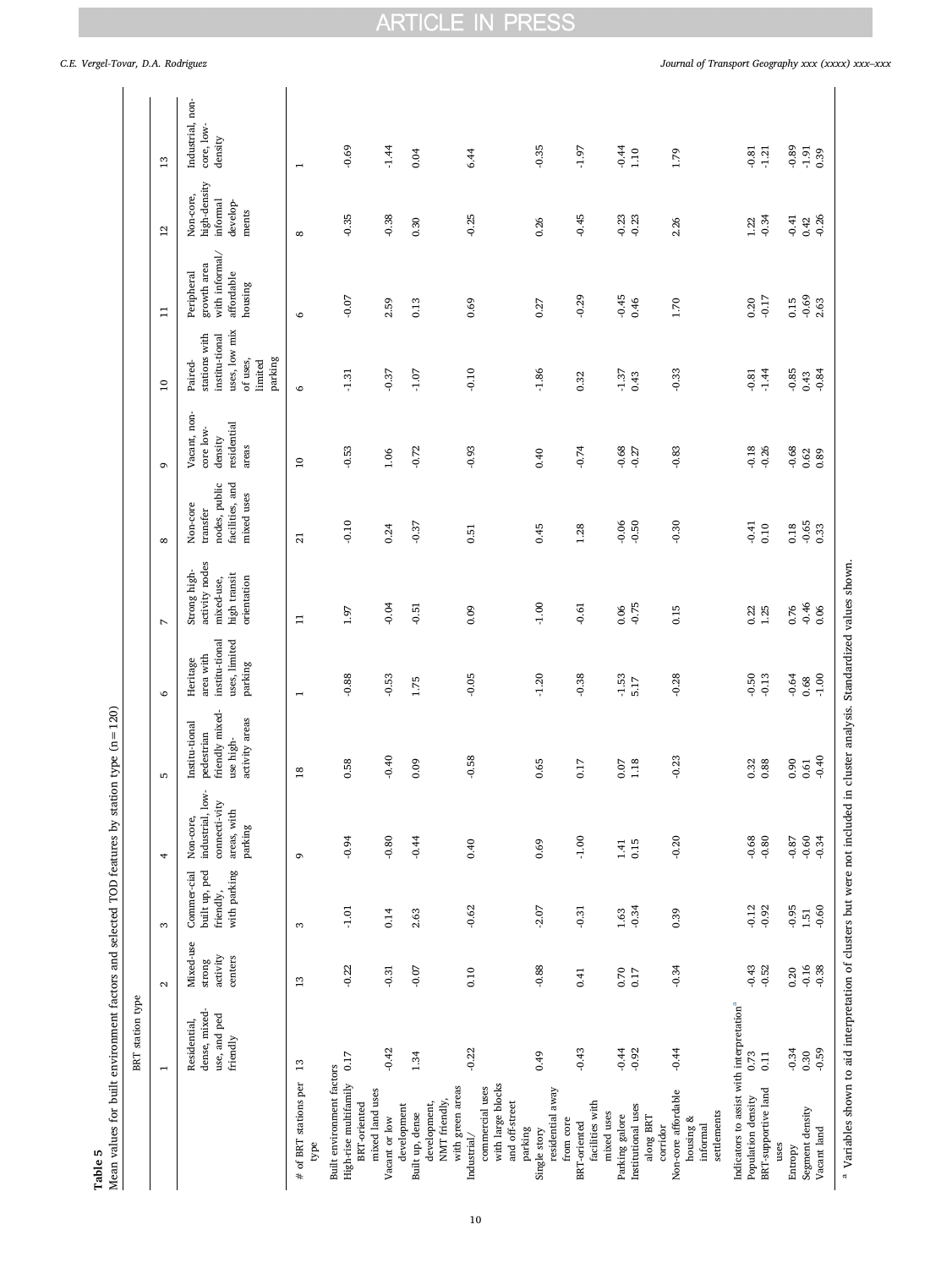### <span id="page-10-0"></span>Table 6

Log-linear regression of BRT ridership as a function of station types (n=120)

|                                                                                        | Estimated coefficients <sup>a</sup> | Standard errors |
|----------------------------------------------------------------------------------------|-------------------------------------|-----------------|
| <b>BRT</b> Terminal                                                                    | 5.5305***                           | 0.2688          |
| BRT station types (clusters)                                                           |                                     |                 |
| Residential, dense, mixed-use, and ped friendly (cluster 1)                            | 0.0359                              | 0.3581          |
| Mixed-use strong activity centers (cluster 2)                                          | $1.7118***$                         | 0.2938          |
| Commercial built up, ped friendly (cluster 3)                                          | 0.8529                              | 0.4040          |
| Non-core, industrial, low-connectivity areas (cluster 4)                               | (reference)                         |                 |
| Institutional pedestrian friendly mixed-use high-activity areas (cluster 5)            | 1.4392***                           | 0.2464          |
| Heritage area with institutional uses (cluster 6)                                      | 2.0358***                           | 0.2088          |
| Strong high-activity nodes mixed-use, high transit orientation (cluster 7)             | 1.5503***                           | 0.2359          |
| Non-core transfer nodes, with public facilities and mixed uses (cluster 8)             | $3.1646***$                         | 0.4237          |
| Vacant, non-core low-density residential areas (cluster 9)                             | 0.1210                              | 0.4886          |
| Paired-stations with institutional uses, low mix of uses, limited parking (cluster 10) | 0.8320                              | 0.5143          |
| Peripheral growth area with informal/ affordable housing (cluster 11)                  | 0.1426                              | 0.2884          |
| Non-core, high-density informal developments (cluster 12)                              | 0.7803                              | 0.3412          |
| Industrial, non-core, low-density (cluster 13)                                         | $-0.2123$                           | 0.5288          |
| City fixed effects                                                                     |                                     |                 |
| Bogota                                                                                 | (reference)                         |                 |
| Sao Paulo                                                                              | $-0.8504**$                         | 0.5395          |
| Curitiba                                                                               | $-0.7731***$                        | 0.2733          |
| Goiania                                                                                | $-0.8805***$                        | 0.3147          |
| Ciudad de Guatemala                                                                    | $-0.6186$                           | 0.4479          |
| Ouito                                                                                  | $-0.8614***$                        | 0.2119          |
| Guayaquil                                                                              | $-0.8418***$                        | 0.4588          |
| Constant                                                                               | 8.9679***                           | 0.1832          |
| N                                                                                      | 120                                 |                 |
| R squared                                                                              | 0.6950                              |                 |
| Adjusted R squared                                                                     | 0.6370                              |                 |
| VIF (mean)                                                                             | 2.38                                |                 |
|                                                                                        |                                     |                 |

Standard errors in parentheses \*  $p < 0.05$ , \*\*  $p < 0.01$ , \*\*\*  $p < 0.001$ 

BRT station types model heteroskedasticity test: chi2 (1) = 3.29, Prob > chi2 =  $0.0699$ 

<span id="page-10-1"></span><sup>a</sup> Coefficients for dummy variables are adjusted, as suggested by Kennedy (1981).

cluster 2 (mixed-use strong activity centers) is characterized by an urban environment around BRT stations with public facilities, a mixture of land uses, and public facilities facing the BRT right of way. Cluster 5 is characterized by NMT features linking the presence of facilities, multifamily residential and commercial developments, and moderately high population densities. Cluster 7, for example exhibits a strong concentration of residential multifamily developments within a mixed use urban environment.

### 4.1.4. BRT station types and BRT ridership

Dummy variables denoting the membership of each station to a station type were used as independent variables in the second set of ridership models, while controlling for population density, centrality, whether the station is a terminal, and city. Because the dependent variable is the natural logarithm of ridership, coefficients for dummy variables can be interpreted as the proportion change in ridership for stations belonging to a given type, relative to the reference category (non-core industrial station type).

Five of the thirteen types have ridership that is statistically greater than the ridership for the reference station type, all else held equal. Relative to the reference station, transfer stations with public and institutional uses, a high mixture of land uses, and located away from the CBD had the highest ridership (316.46%) followed by the single historic station of Quito with institutional uses (203.58%), stations with compact development, mixed uses and a high transit orientation (171.18%), stations that are strong activity centers with mixed uses and ample parking (155.03%), and stations with institutional uses and NMT infrastructure with a pedestrian friendly design (143.92%). [Fig. 2](#page-11-0) depicts the estimated differences in ridership by station type with standard errors omitted for clarity.

Four lessons emerge from the cluster analysis: the importance of mixing land uses, the role of institutional uses and public facilities, the role of BRT network design, and the relevance of the pedestrian environment. First, the role of the mixing of land uses for ridership across

significant clusters is striking. By contrast, stations that focused on singles land uses (residential, industrial or institutional) did not enjoy a similar ridership benefit. Railway stations in Hong Kong, with high orientation towards transit including mixed land uses and pedestrian infrastructure have been shown to increase the ridership levels at the station level ([Cervero and Murakami, 2009](#page-12-29)). We found that high levels of mixed land uses, compact development, high density of segments, and the presence of public facilities help to make BRT successful.

Second, many of the station types with high ridership had an important presence of public facilities and institutional land uses. These include city administrative centers, community centers, hospitals, libraries, and churches. The deliberate targeting of institutional and public uses of land within BRT station catchment areas is noteworthy. It enables access to these services and uses not only by local community members, but also by those traveling by BRT. Thus, part of the ridership premium for these stations is the result of a strategy to place these main attractors within reach of the BRT station. This strategy seemed particularly salient for stations with affordable housing and informal settlements.

Third, we found that the design of BRT networks is likely to have a significant impact on station ridership. Network design has an immediate impact on ridership by determining where major transfer points are located and where exchanges between the BRT system and feeders take place. Furthermore, our findings suggest that network design also determines whether stations have land around them can be developed or redeveloped in support of the BRT. The two clusters with the highest ridership premium are located away from the CBD, in places with undeveloped land or land ripe for redevelopment. In these locations, the BRT can act as a trigger for development that if supportive of BRT ridership, can yield further strengthen ridership.

Finally, the findings confirm the importance of the integration between development and the transit station through an environment that includes NMT infrastructure with features that make the built environment pedestrian friendly. At least two clusters that enjoyed a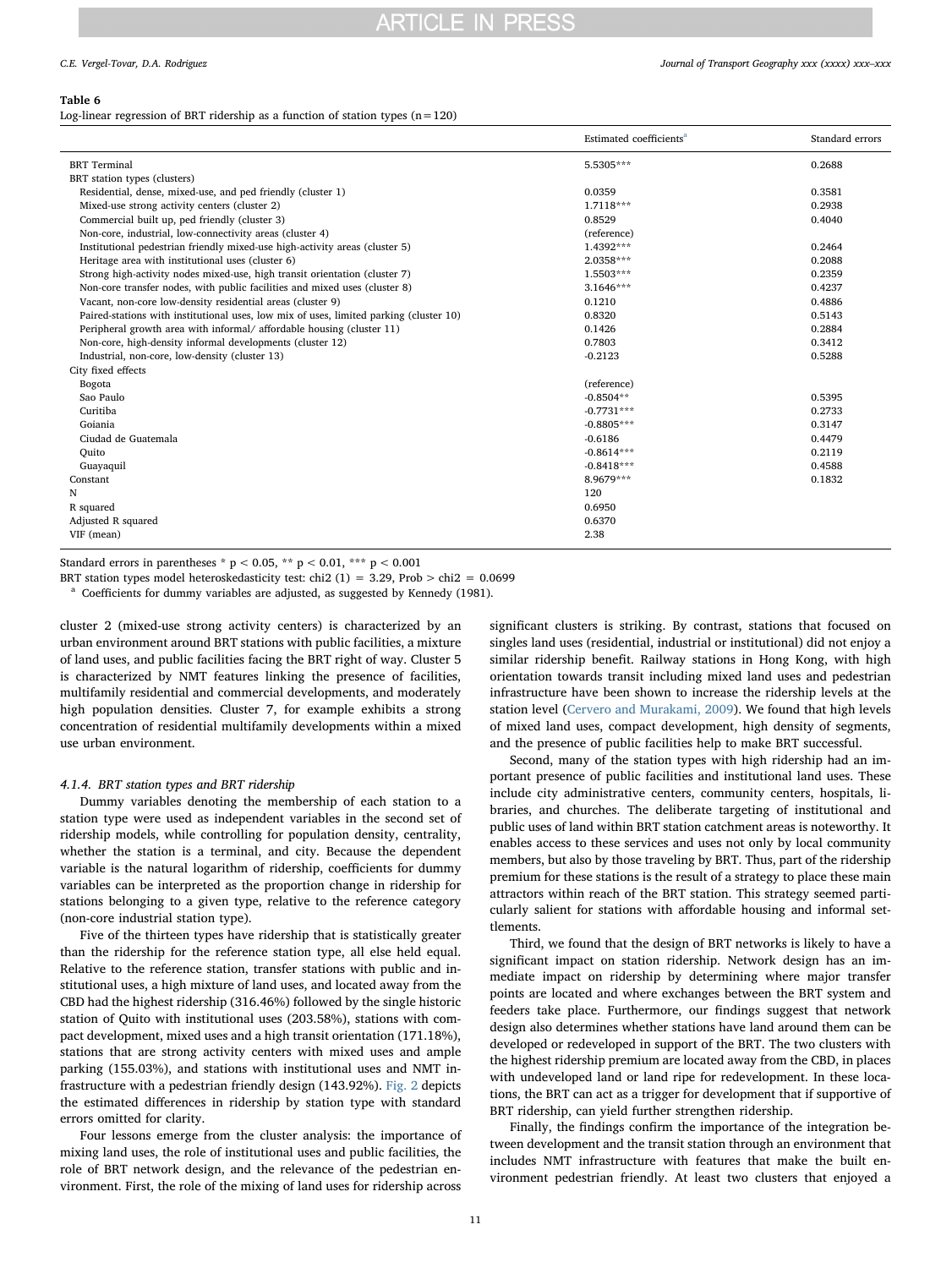<span id="page-11-0"></span>

Fig. 2. Predicted BRT ridership change by station type, relative to industrial/commercial cluster with large blocks and off-street parking stations (cluster 4).

ridership premium had pedestrian-friendly environments, that when combined with the strategies such as mixing of land uses and institutional uses can further support BRT ridership.

### 5. Conclusions

Using factor and cluster analysis, we examined the built environment characteristics and station types associated with BRT ridership for 120 BRT stations in seven Latin American cities. Descriptive analyses of the raw data together with the regression analyses underscore the overall importance, but relative lack of attention paid to the built environment for BRT ridership. Both the factors and station types portray a large set of stations in these seven cities that are generally unsupportive of BRT ridership. Generous on- and off-street parking (mostly free, although this was not systematically collected), industrial uses, a poor pedestrian environment with long blocks, and relatively limited compactness conspire against increased BRT ridership.

At the same time, however, our results do confirm the importance of certain attributes of the built environment for encouraging transit use, such as mixing land uses, pedestrian infrastructure, and the presence of public facilities and institutional uses around the stations such as hospitals, libraries, markets, plazas, and churches. These attributes come together in particular stations or station types, and their ridership premium shows. Given that several cities are considering integrating TOD principles into the planning, implementation, and evaluation of their BRT stations, these insights will help substantiate the case for prioritizing TOD as a means to build more prosperous, sustainable mass transit.

Our results resulted in two additional takeaways for practice. First, our results have important implications for BRT station planning practice. Where stations are located relative to the CBD, the developable land around the station, and the integration of the station to the urban fabric appear to be important characteristics that determine ridership. In some cases, the deliberate location of public and institutional land uses next to the BRT station resulted in higher ridership. For low-income areas with informal settlements, amenities important to these residents, such as adequate pedestrian infrastructure, mixed land use, and accessible to public facilities also resulted in greater ridership.

Our second takeaway is that the mix and dominance of various land uses around the stop also plays a critical role for ridership in the current sample. Together, the factor and cluster analyses highlighted the importance of land uses in characterizing the built environment around stops. However, our findings go beyond conventional prescriptions

regarding land use mix. We find that specific land uses such as green space, a dominant use (institutional or residential), a mixture of uses, or even the type of residential development (single family, multi-family, or informal) emerged as important station descriptors that influence ridership. The location of the station and the orientation of development towards the BRT were also important descriptors. [Cervero and](#page-12-29) [Murakami](#page-12-29)'s (2009) categorization of station types for Hong Kong's rail system strongly hinged on land uses, partly because they mostly used land use variables. In this study, even though almost half of all variables considered were unrelated to land uses, it was the land use characteristics that best discriminated across various station types and that distinguished between high ridership and low ridership stations (we consider parking a use of land). This finding is all the more remarkable given the high level of land use mixes in Latin America cities. Street design characteristics such as connectivity and density, and the pedestrian environment, played a surprisingly muted role in describing the stations and, therefore, in explaining ridership.

Since this is a cross-sectional study design, it is not clear whether or how BRT has impacted the various stations studied. It is possible that the BRT alignment was chosen in part because of existing land uses or development patterns in specific locations. Regardless, theory and previous evidence suggest that the accessibility gains provided by BRT are likely to have noticeable impacts in specific station areas, sometimes at the expense of other locations in the city. The dynamics of these BRT station changes, including a longitudinal assessment of land use and built environments, remain to be examined. One limitation of our analysis is the relatively simple characterization of street design, the lack of microscale measures qualifying the public realm, and the omission of employment density and transit service characteristics. Service characteristics such as modal integration at BRT stations ([Hensher and Li, 2012\)](#page-12-40) and service frequency ([Currie and Delbosc,](#page-12-41) [2011\)](#page-12-41) are likely to be important confounders of the associations identified here.

BRT has transformed the mobility landscape in many Latin American cities. Although it is likely that BRT is also altering the urban landscape, our evidence is suggestive of how urban landscapes are also determining the success of BRT. Increased awareness of station level characteristics that can increase ridership such as land use mix, parking supply, compactness, and the pedestrian environment, is likely to enhance the social, environmental, and financial sustainability of BRT systems.